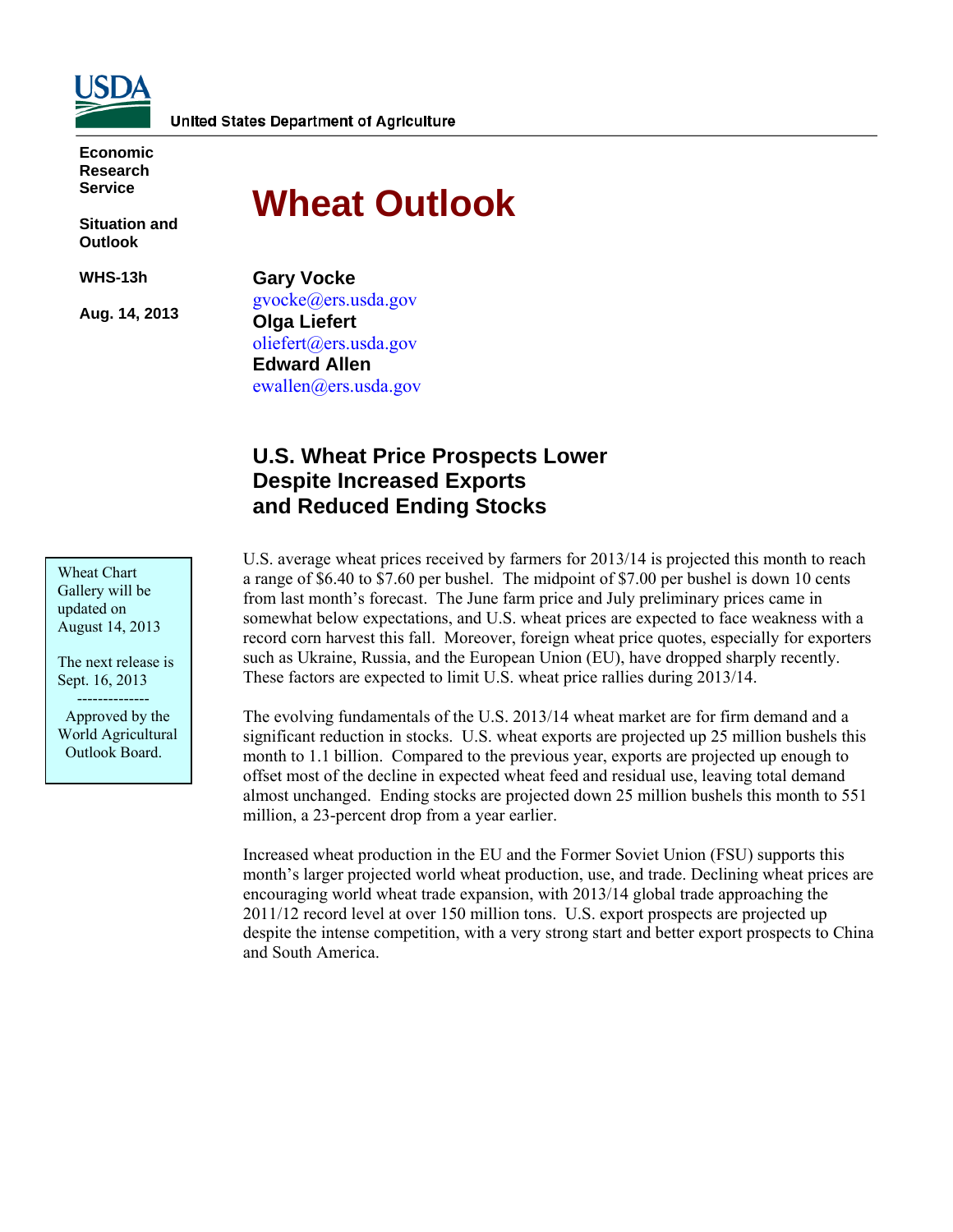# *Increased 2013/14 Exports Drive Ending Stocks Prospects Lower*

Projected 2013/14 exports are raised 25 million bushels this month to 1.1 billion, supported by strong sales, especially to China and Brazil. Ending stocks for 2013/14 are projected down 25 million bushels this month to 551 million bushels, a drop of 167 million bushels from 2012/13. Expected domestic use for 2013/14 is unchanged this month.

Total production is forecast at 2,114 million bushels, up fractionally this month, but down 155 million bushels from 2012/13. Forecast area planted and harvested is unchanged this month. The average all-wheat yield remains 46.2 bushels per acre, however forecast yields and production by State and class are revised.

### *Winter Wheat Production Estimates by Class*

**Hard red winter** (HRW) production is forecast at 791 million bushels, down 1 million bushels from July, but down 212 million bushels from a year ago. The HRW yield is forecast at 38.9 bushels per acre, down 0.1 bushel from July. Production is down from 2012, due to the lower planted area for the 2013 crop, a higher expected abandonment rate, and lower yield due to severe drought and spring freeze damage.

**Soft red winter** (SRW) production is forecast at 542 million bushels, up 3 million bushels from July and up 122 million bushels from last year. The SRW yield is 62.1 bushels per acre, up 0.4 bushel from July. SRW production is forecast higher than 2012 because of larger harvested area and higher yield.

**White winter wheat** production for 2013 is estimated to total 209 million bushels, down 2 million bushels from July. The white winter wheat yield is 65.1 million bushels, down 0.8 million from July. The planted and harvested areas, production, and yield for white winter wheat are as follows (hard white winter = HWW and soft white winter  $=$  SWW):

| HWW        | SWW   |
|------------|-------|
| 0.33       | 3.05  |
| 0.26       | 2.95  |
| 46.0       | 66.8  |
| 11.9       | 197.2 |
|            |       |
| <b>HWW</b> | SWW   |
| 0.34       | 3.00  |
| 0.29       | 291   |
| 46.0       | 71.6  |
| 13.3       | 208.3 |
|            |       |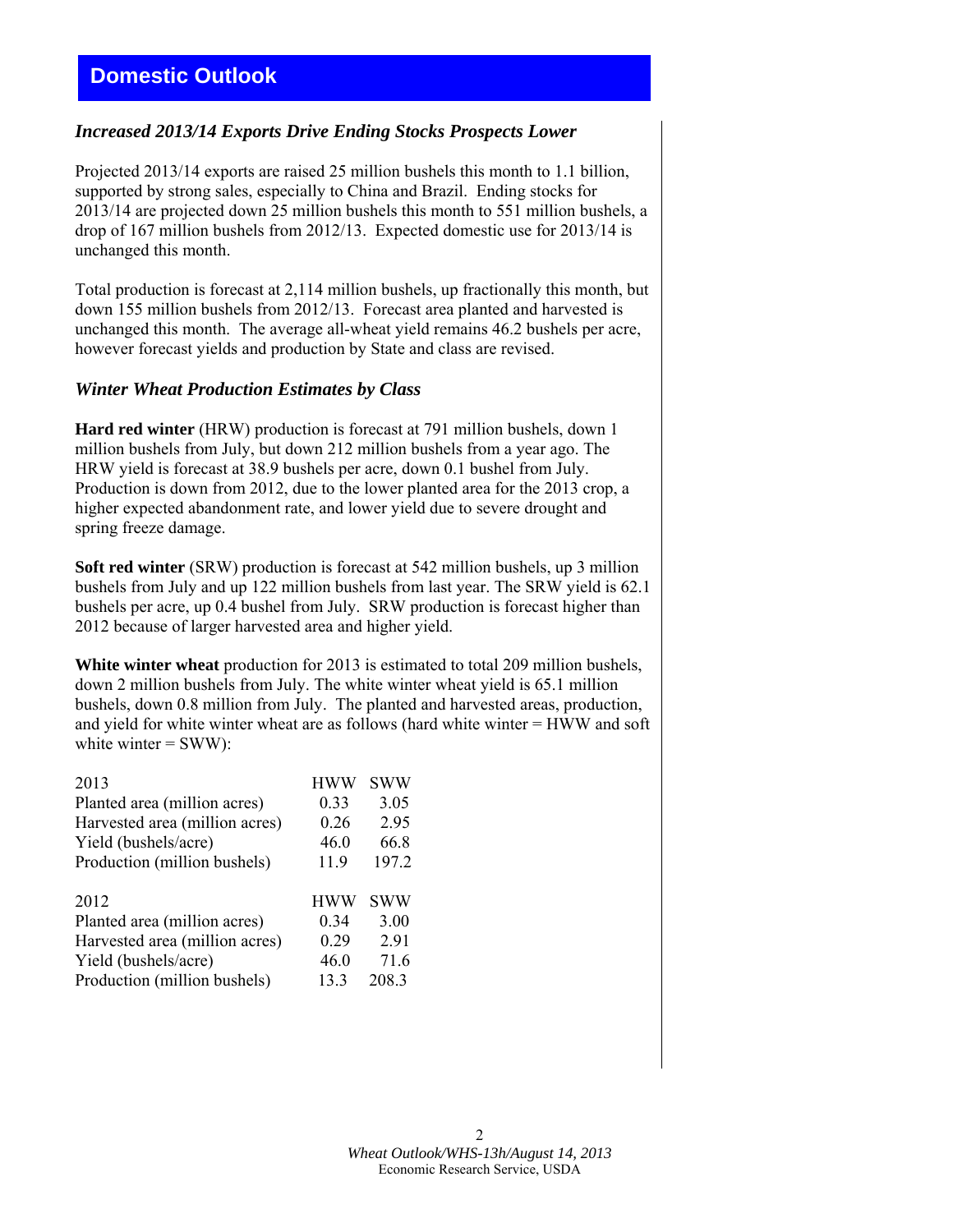### *Spring Wheat Production Estimates by Class*

**Hard red spring** (HRS) production is forecast at 475 million bushels, down 1 million bushels from July and 30 million below 2012. HRS yields are forecast down 0.1 bushel per acre from July to 41.7. Both yields and harvested area are down from 2012.

**White spring** production is estimated to total 36.5 million bushels, down 0.2 million bushel from July, and 1.0 million less than 2012.The planted and harvested areas, production, and yield for white spring wheat are as follows (hard white spring = HWS and soft white spring = SWS):

| 2013                           | <b>HWS</b> | <b>SWS</b> |
|--------------------------------|------------|------------|
| Planted area (million acres)   | 0.13       | 0.46       |
| Harvested area (million acres) | 0.12       | 0.45       |
| Yield (bushels/acre)           | 74.8       | 61.5       |
| Production (million bushels)   | 90         | 27.5       |
|                                |            |            |
|                                |            |            |
| 2012                           | <b>HWS</b> | <b>SWS</b> |
| Planted area (million acres)   | 0.12       | 0.48       |
| Harvested area (million acres) | 0.11       | 0.46       |
| Yield (bushels/acre)           | 74.3       | 62.7       |

**Durum wheat** production is forecast to total 60.2 million bushels, up 3 million bushels from July but down 22 million from a year ago. Durum production is forecast down compared to 2012 because of lower area. Durum yield for 2013/14 is forecast at 40.1 bushels per acre, up 1.8 from July and higher than a year ago. Forecast planted area, harvested area, and yield and year-to-year changes for 2013 are, respectively, 1.54 million acres (down 0.58 million), 1.50 million acres, (down 0.60 million), and 40.1 bushels per acre (up 1.1 bushels).

# *Projected 2013/14 Supplies Nearly Unchanged This Month*

The 2013/14 outlook for U.S. wheat supplies is raised fractionally from July as production changes by State and class are mostly offsetting. Beginning stocks for 2013/14, at 718 million bushels, are as reported for June 1, in the latest *Grain Stocks* report. Projected imports, at 130 million bushels, are unchanged from July. Production is forecast at 2,114 million bushels, up 0.4 million bushels from July.

# *Projected 2013/14 Supplies Down From 2012/13*

Total supply for 2013/14 is down 172 million bushels from 2012/13 to 2,962 million bushels. Supplies of all classes except SRW are down year to year. HRW supplies decreased the most, as smaller production and imports more than offset higher beginning stocks. Durum supply also decreased sharply percentagewise as smaller production and beginning stocks more than offset higher expected imports. Higher SRW production more than offsets lower beginning stocks, raising 2013/14 supplies from the previous year.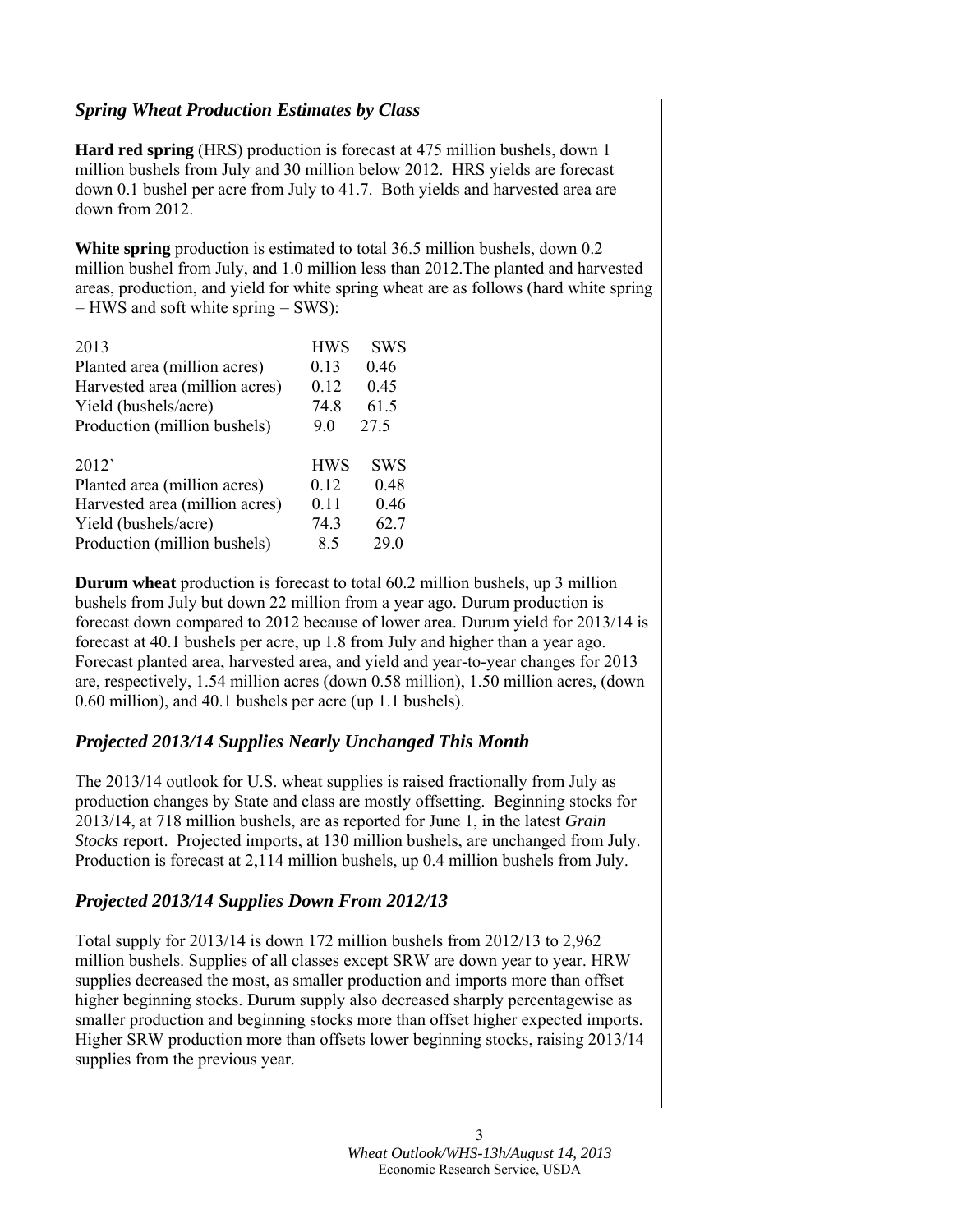# *Projected 2013/14 Utilization Up This Month*

The 2013/14 outlook for U.S. wheat use is raised 25 million bushels from July. Forecast domestic use for all wheat and wheat by class are unchanged this month. Exports for all wheat are raised 25 million bushels to 1,100 million bushels reflecting strong early season sales, particularly to China and Brazil. HRW exports are forecast up 10 million bushels to 405 million supported by sales to Brazil. HRS exports prospects are increased 10 million bushels to 235 million supported by expected demand for premium quality wheat. SRW is boosted 5 million bushels to 285 million with large outstanding sales to China. Durum and White wheat export prospects are unchanged this month.

# *Projected 2013/14 Utilization Nearly Reaches 2012/13 Level*

Total use in 2013/14 is projected at 2,411 million bushels, just 5 million bushels less than estimated for 2012/13. All classes except SRW have decreased use year to year. SRW use increases due to higher exports.

**Food use** is projected at 958 million bushels, unchanged from July but up 13 million bushels from 2012/13, as flour extraction rates are expected to fall from a very high level in 2012/13 while consumption grows with population. Feed and residual use is projected at 280 million bushels, down 110 million bushels from 2012/13 as larger supplies and lower prices for feed grains in 2013/14 make wheat feeding less attractive by late summer. Projected exports are up 93 million bushels from 2012/13 exports.

# *Projected 2013/14 Ending Stocks Down From July and From 2012/13*

The 2013/14 outlook for U.S. wheat ending stocks is lowered 25 million bushels from July to 551 million bushels. Production shifts by class combine with revised export expectations to alter projected ending stocks by class this month. HRW ending stocks are down 11 million bushels from July to 197 million, HRS is projected down 12 million to 170 million, SRW is trimmed 2 million to 111 million, white wheat is reduced 3 million to 51 million, but durum projected ending stocks are increased 3 million bushels to 23 million. The year-to-year decline from 2012/13 is 167 million bushels with lower ending stocks for all classes except HRS.

Total ending stocks for 2013/14 are expected to decrease by 23 percent from 2012/13. Stocks of HRW, white, SRW and durum are expected down 42 percent, 20 percent, 10 percent, and 3 percent, respectively. Stocks of HRS are expected up 3 percent.

# *2013/14 Price Range Projection*

The 2013/14 season-average farm price range is projected at \$6.40 to \$7.60 per bushel, down from \$6.45 to \$7.75 per bushel in July. Recent price declines have been sharper than expected and the record corn harvest in the fall is likely to weigh on wheat prices. The \$7.00-per-bushel midpoint for 2013/14 is down from the record \$7.77 per bushel reported for 2012/13.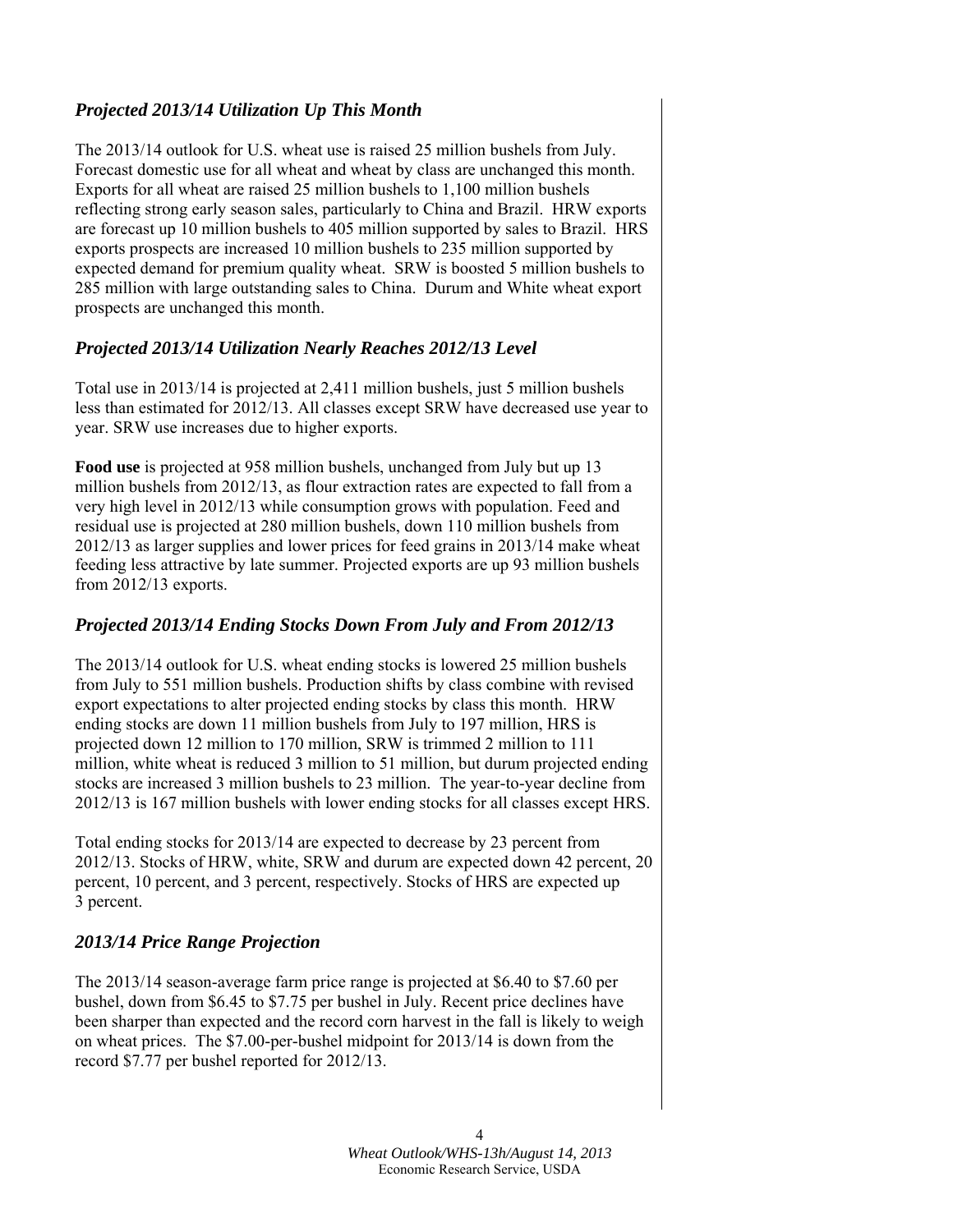# *Trade Revisions Cause Small Historical Changes Back to 2009/10*

Census's annual "13th month" revisions of trade data, processed in July, went back further than usual this year, with wheat export changes back to calendar 2010, generating by-class and by-quarter changes from 2009/10 through 2012/13. The 2009/10 all wheat export revision is very small, up 0.02 million bushels; with the 2010/11 exports up 2.6 million; 2011/12 exports up 3.3 million; but 2012/13 exports down 2.1 million. Imports for 2012/13 are revised up a miniscule 0.025 million bushels. Revised quarterly data can be found on table 3 of this report. The historical by class revisions will be published in the ERS wheat data product released later in the month. Since the stocks data has not been revised, any class or quarter trade revision causes an offsetting adjustment to feed and residual for that quarter or class.

## *Monthly Outlook Charts*

The charts for the report can be found using the link to the Chart Gallery that is on the page just before the tables.

## *USDA Wheat Baseline, 2013-22*

Each year, USDA updates its 10-year projections of supply and utilization for major field crops grown in the United States, including wheat. A detailed discussion summarizing the historical forces determining U.S. wheat supply and utilization, along with the analysis underlying the wheat projections for 2013-22, is available at http://www.ers.usda.gov/topics/crops/wheat/usda-wheat-baseline,-2013-22.aspx.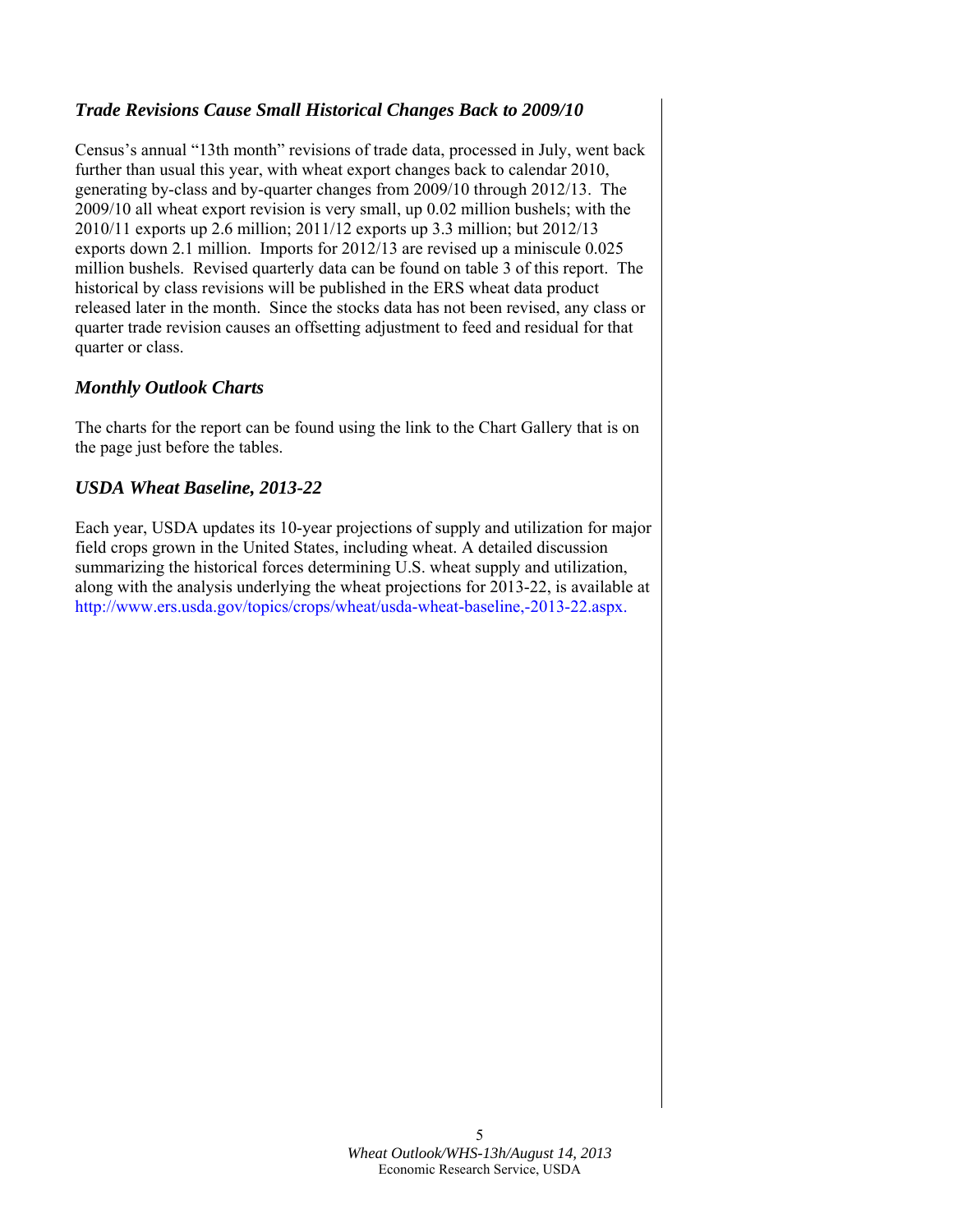# **International Outlook**

### *Record-High World Wheat Production Projected This Month*

Global production for 2013/14 is up 7.6 million tons this month to 705.4 million as increases for the EU and FSU, as well as smaller increases for Canada, India, and Turkey, swamp reductions for Argentina, and Brazil. Wheat production prospects for the United States are nearly unchanged. As projected, global wheat output would top the 2011/12 record by more than 8 million tons.

Wheat production for the EU, the world's largest producer, is up 2.8 million tons this month to 141.4 million. The largest increase is projected for Spain, up 0.8 million tons to 7.7 million, which brings the country's wheat yield to record high. This past winter and spring Spain enjoyed a combination of very favorable precipitation and temperatures, and the wheat harvest there already has been completed. Overall good conditions in July, mostly warmer and drier weather in northern Europe, resulted in rapid wheat maturation and benefited countries from Ireland and the United Kingdom to France, Germany, and Poland — the major EU wheat producers. Higher wheat production was also reported for Romania, Bulgaria, and Hungary, where hot weather was beneficial for wheat harvesting, with a smaller increase for Lithuania. Partly offsetting within the EU, yield prospects were slightly trimmed for Denmark, Austria, and Greece.

Wheat production prospects in the FSU increased 4.7 million tons this month to 107.0 million, nearly 30 million tons higher than last year. For Kazakhstan, projected wheat production is up 2.5 million tons this month to 17.0 million. Record-high precipitation levels in Akmola and better-than-average precipitation in the North Kazakhstan region (two of the country's three major wheat-producing regions), combined with the moderate temperatures, have generated excellent growing conditions in the country. An outstanding satellite vegetation index approaching the one in 2011 — which set a historical record for Kazakhstan wheat yield — fully supports this increase. Ukraine's wheat production prospects are increased 2.0 million tons this month to 21.5 million. Despite a late spring that abruptly switched to dryness in the southern and eastern parts of the country, reports indicate high wheat yields, with already about 95 percent of wheat being harvested. However, the crop's quality has been reduced by rain during harvest, with the estimated share of feed-quality wheat at 60 percent (20 percent last year), which increases the premium for milling-quality wheat. Moldova, located at the southwestern border of Ukraine, has been enjoying excellent precipitation, and according to the latest harvest reports, is set to produce 1.0 million tons of wheat, up 0.2 million. Russian projected wheat production is unchanged this month at 54.0 million. The winter wheat harvest is close to completion in the South and North Caucasus Districts, and in about two-thirds of the Central District — the major winter wheat growing regions — with reported strong yields, about 30 percent higher than last year. Also, spring wheat growing conditions have been outstanding in most of Siberia, with ample timely rains and moderate temperatures. The exception is the area in the southern Urals that has been suffering from excessive dryness since mid-July, though even this region also recently started to receive much needed precipitation. Persistent rains in parts of the Central and Volga Districts have disrupted harvesting and could affect quality and, in some cases, even the volume of wheat production.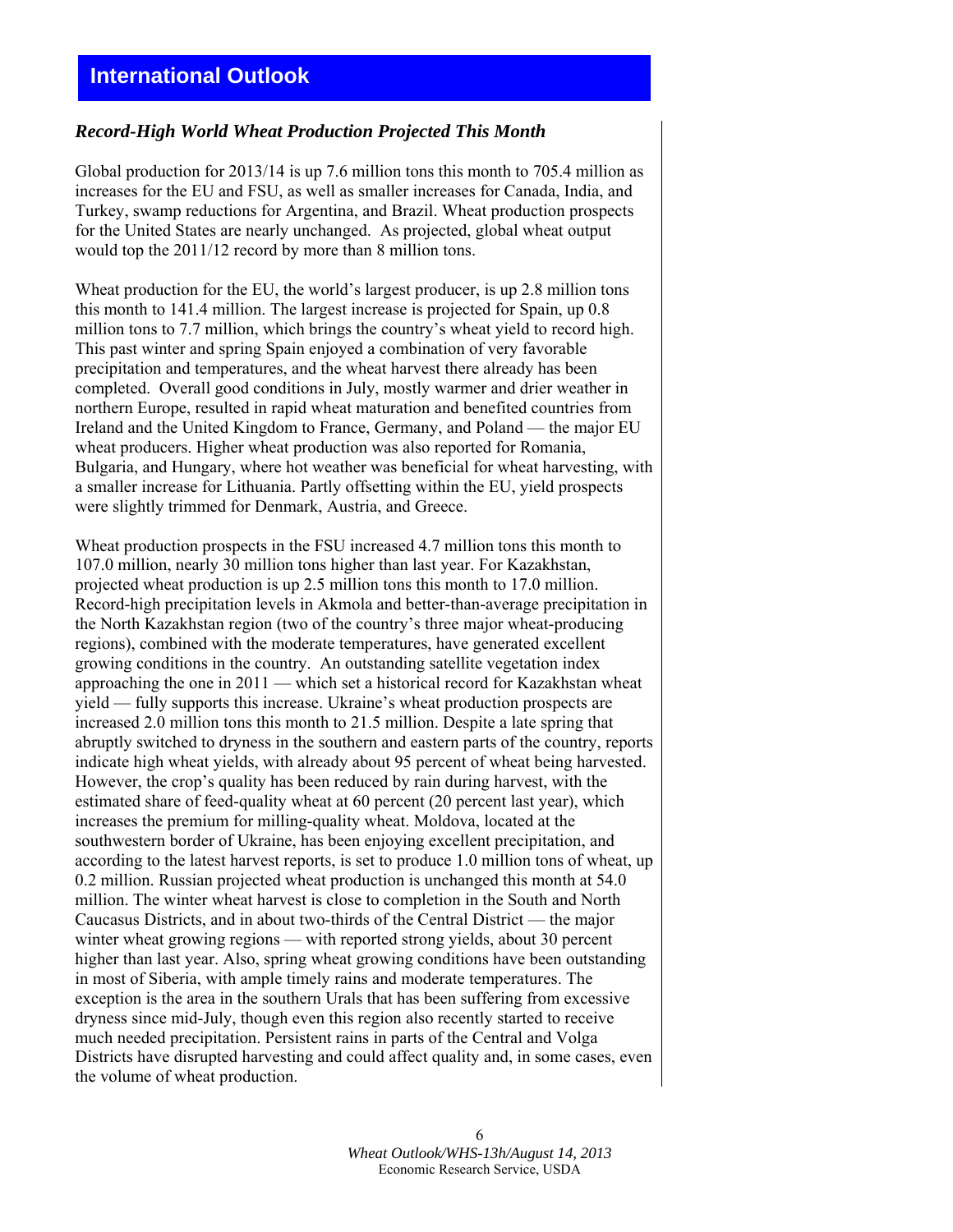Canadian 2013/14 wheat production is projected up 0.5 million tons to 29.5 million this month, reflecting the positive impact of beneficial weather — abundant rains and favorably cool temperatures — for wheat development across the Prairies States of Saskatchewan, Manitoba, and Alberta, where wheat is in its filling stage. These States produce 97 percent of Canadian spring wheat. As wheat development in Canada is delayed this year, the risks of early frosts that could impact wheat yields could be considered above average. Because of the moisture that is expected to boost wheat yields, wheat quality could be lower than average.

India's wheat production for 2013/14 was increased 0.5 million tons this month to 92.5 million, based on revised government estimates. Most of the crop was harvested months ago, and the government estimate should be close to the final number.

In Turkey, where the wheat harvest has been completed earlier than usual and was helped by warm harvest weather, wheat production is increased 0.4 million tons to 18.0 million. Moderate temperatures, a sufficient amount of rain in the rain-fed areas, and good irrigation supplies reportedly resulted in excellent wheat yields, though grain quality is reportedly quite low.

Increases in 2013/14 wheat output are partly offset by a reduction in prospects for Argentina. Government interventions in wheat exports have been detrimental to wheat producers' planting incentives. In a populist attempt to keep bread prices low, the Government has brought wheat exports to a standstill, and threatened wheat stockholders to revive an obsolete 1974 anti-hoarding law (which involves the confiscation of existing wheat stocks and imprisonment), as well as ordering exporters to sell wheat marked for exports to local markets. These developments happened right in the middle of the wheat planting window in Argentina, where planting starts in the northern parts of the country at the beginning of May and moves toward the south, ending in August in the largest wheat-producing Buenos Aires region. Despite good planting conditions in the south, uncertainty about government interventions and export policy caused a drop in the projected area partly in favor of barley. Barley is not covered by the government regulations, and can also be rotated with soybeans. Wheat planting is almost complete, with some additional area still to be planted in the south of the country. Wheat harvested area in Argentina for 2013/14 is projected down 0.3 million hectares this month, with production down 1.0 million tons, to 12.0 million. Projected 2013/14 wheat output is also reduced for Brazil, down 0.2 million tons to 4.8 million, or by 4 percent. Frosts in late July affected between 9 and 15 percent of wheat area in Parana (or 4-7 percent of the country's total wheat area, Parana being the country's largest wheatproducing state) during the flowering stage of the reproductive period, and are expected to have a corresponding impact on yields.

Small adjustments in (already harvested 2013/14) wheat production are also made for Bangladesh and Mexico.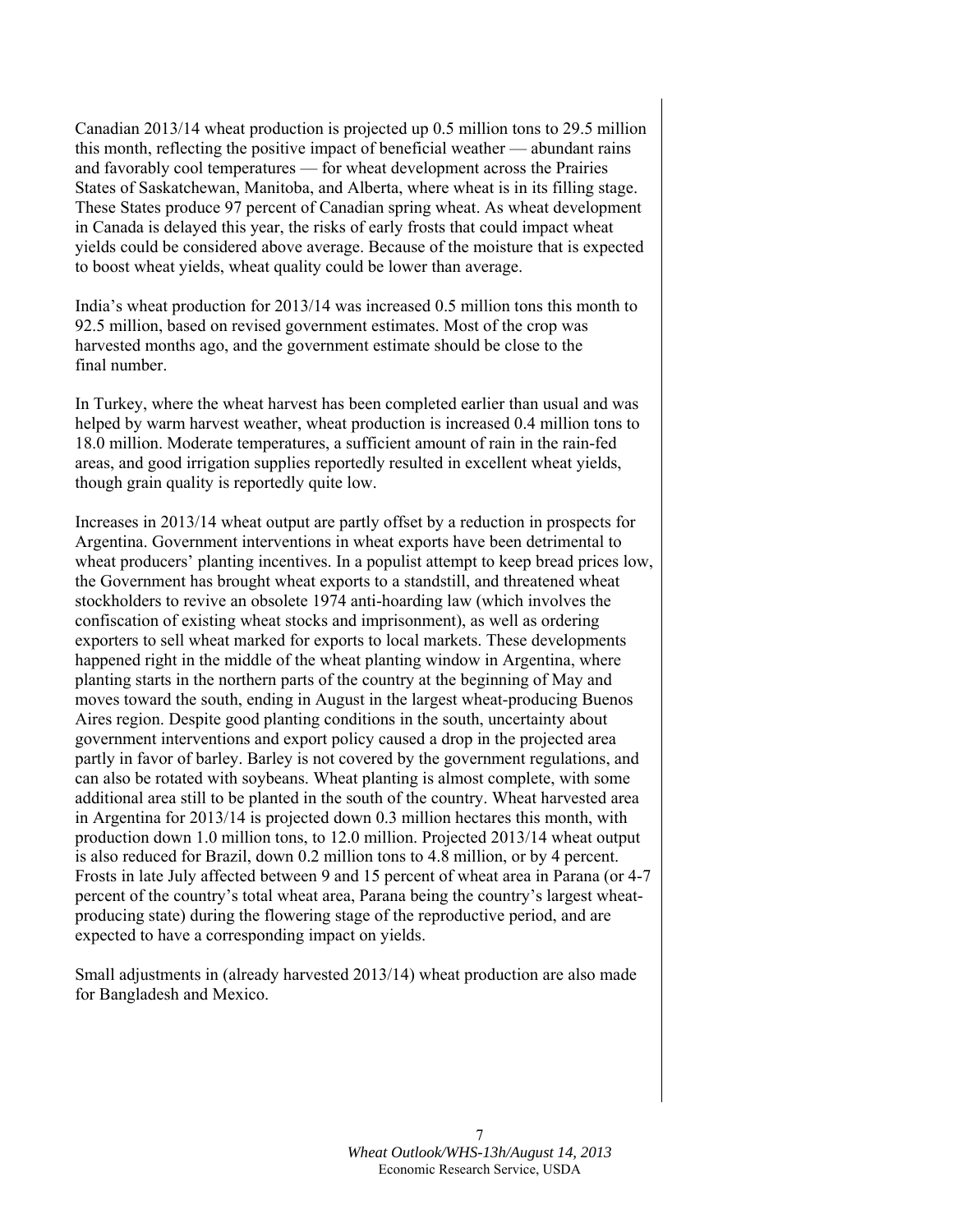### *Foreign Wheat Use To Reach a Record*

With the changes in wheat beginning stock almost fully offsetting, foreign wheat supplies are up 7.5 million tons, while foreign wheat use in 2013/14 is projected to increase 6.9 million tons this month to a record 671.1 million. All the global increase in wheat use is from foreign disappearance, as U.S. domestic wheat use is unchanged.

The largest increase is in wheat food, seed, and industrial use for India, up 2.0 million tons to 87.5 million. In order to at least partly relieve its bulging wheat stocks (currently at twice the required level), and dampen the high growth in domestic wheat prices, the Government of India has recently allocated a total of 9.5 million tons of wheat — 8.5 million tons to bulk consumers, and 1.0 million tons to small private traders — out of wheat stocks in Punjab and Haryana. Another development in India that is expected to increase its food consumption (of both wheat and rice) is that the long-awaited overhaul of the Public Distribution System (PDS), a policy intended to support the hungry (nearly a quarter of the country's 1.2 billion population), finally has a chance to materialize. In July 2013, the cabinet cleared the National Food Security Bill (NFSB), which is expected to be passed into law during the current August session of the Parliament. The food security bill is expected to restructure the PDS, which is acknowledged as being inefficient, leakage prone, and corrupt. Wheat food use is also projected slightly up in Iran, Turkey, and several more countries.

The largest increases in wheat feed use are projected for China, EU, and Syria. China is expected to feed 1.0 million tons more wheat with some of it coming from the abundant but lower quality harvest. A substantial amount of this wheat is below the government quality requirements for storage. State reserves being rotated out of storage because of low quality or damage are also expected to boost wheat feeding. At the same time, China is expected to boost imports of high-quality wheat for both milling purposes (mixing with low-quality wheat), and to replace the sub-par wheat in its state reserves. Some wheat imported into southern China may move directly into feed channels.

With more projected wheat output of marginal quality (because of generally wet growing conditions), the EU is expected to feed another 0.7 million tons, reaching 53.2 million of feed use (about the average of recent years). In Syria, wheat feeding is projected to double, up 0.5 million tons to 1.0 million. Because of the political conflict, the Government is reportedly not capable of procuring its usual share of the harvest, as the large wheat-producing areas in the north are under the insurgents' control. Because of a record in both wheat production and yields, though of low quality, residual use is projected to increase year to year, while farmers in the northern part of the country are expected to use more of their wheat on farms as animal feed. To counterbalance the shortage of wheat in the government-controlled part of the country, and to be able to feed the population, the regime is regularly issuing official tenders and buying larger than expected quantities of wheat. Feed use is also expected to be higher in Moldova and Kazakhstan (up 0.3 and 0.2 million tons) because of higher production; in Morocco (up 0.2 million tons) because of higher beginning stocks; and by less than 0.1 million tons in a number of countries. Wheat feed use is projected lower in Thailand, Vietnam, and Jamaica because of lower expected wheat imports.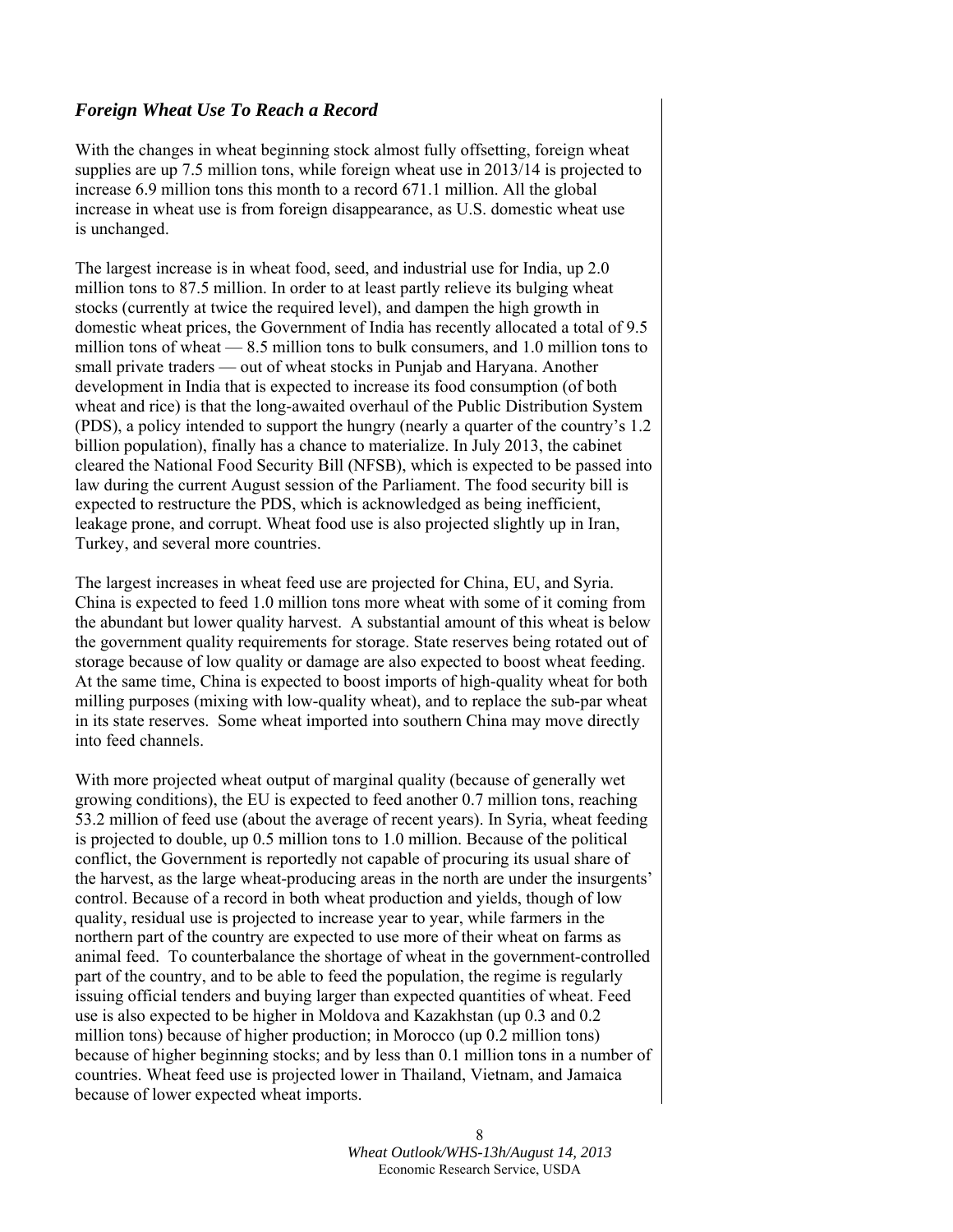World wheat ending stocks for 2013/14 are up 0.6 million tons this month to 173.0 million, as projected increases in production are marginally larger than this month's growth in expected use. The increase in foreign stocks is larger, up 1.3 million tons to 158.0 million, as U.S. wheat stocks are down 0.7 million tons. Projected global stocks are down only 1 percent from last year, and almost 27 million tons lower than in 2011/12. The largest increase this month in ending stocks is for Iran, up 1.3 million tons to a record of 7.4 million. The country appears to continue to amass record-level wheat reserves, a trend that started about a year ago, and is related to the sanctions and other reactions of Western countries to Iran's nuclear program. Ending stocks are also projected up 0.8 million tons for Pakistan, with its reported substantial purchases of wheat mostly from the Black Sea countries. Partly offsetting is a decline in EU wheat ending stocks, down 0.7 million tons to 11.0 million. Despite a hefty increase in production, lower expected imports and higher exports pull the stocks down. There are small (under 0.3 million tons) changes in projected ending stocks this month for a number of countries.

### *World Wheat Trade Increased Further*

World wheat trade projected for the international 2013/14 July-June trade year is further increased this month by 3.7 million tons, to 151.9 million. This is less than 2 million tons away from the 2011/12 record. Importers' recent buying pace indicates continued strong demand for wheat, fuelled by declining international prices. A number of countries are expected to take advantage of lower priced wheat coming from the Black Sea region to maintain a comfortable level of wheat stocks. The largest 2013/14 increases in wheat imports are for Iran and China, up 1.5 and 1.0 million tons, respectively, and for Pakistan, Syria, and Turkey, up 0.5 million tons each. According to the official tenders, trade data and various reports, all these countries continue to purchase large amounts of wheat from all over the world. Turkey with its low-quality harvest is boosting its imports of milling-quality wheat. A discussion related to the other four countries is presented above in the previous section, and also in our July outlook that specifically addresses China's situation (http://usda01.library.cornell.edu/usda/ers/WHS//2010s/2013/WHS-07-16- 2013.pdf). A partly offsetting reduction is made for the EU, where wheat import prospects are trimmed 0.5 million tons to 5.0 million, due to an abundant harvest. Other changes in projected 2013/14 international trade year imports are largely offsetting.

Export prospects for 2013/14 are revised for several countries. The larger crops and competitively low prices for the EU, Ukraine, and Kazakhstan are boosting their export outlooks, up 2.0 million tons, each, to reach 22.0, 10.0, and 9.0 million, respectively. Together with Russia, these four exporters are expected to supply almost 40 percent of world wheat exports this year. In addition to an abundant wheat harvest, the high quality of wheat in Kazakhstan is expected to be a factor pushing its exports up. Wheat in the rest of the Black Sea region is expected to be of comparatively low quality this year, thereby creating a premium for higher quality Kazakh wheat. Also in Ukraine, grain exporters will likely enjoy simplified export logistics with new custom regulations that are expected to reduce the number of mandatory certificates for exports. With a larger projected crop, exports are expected 0.5 million tons higher in Canada, reaching 20.0 million. Turkey has been maintaining a high pace of flour exports, and its wheat exports are projected up 0.3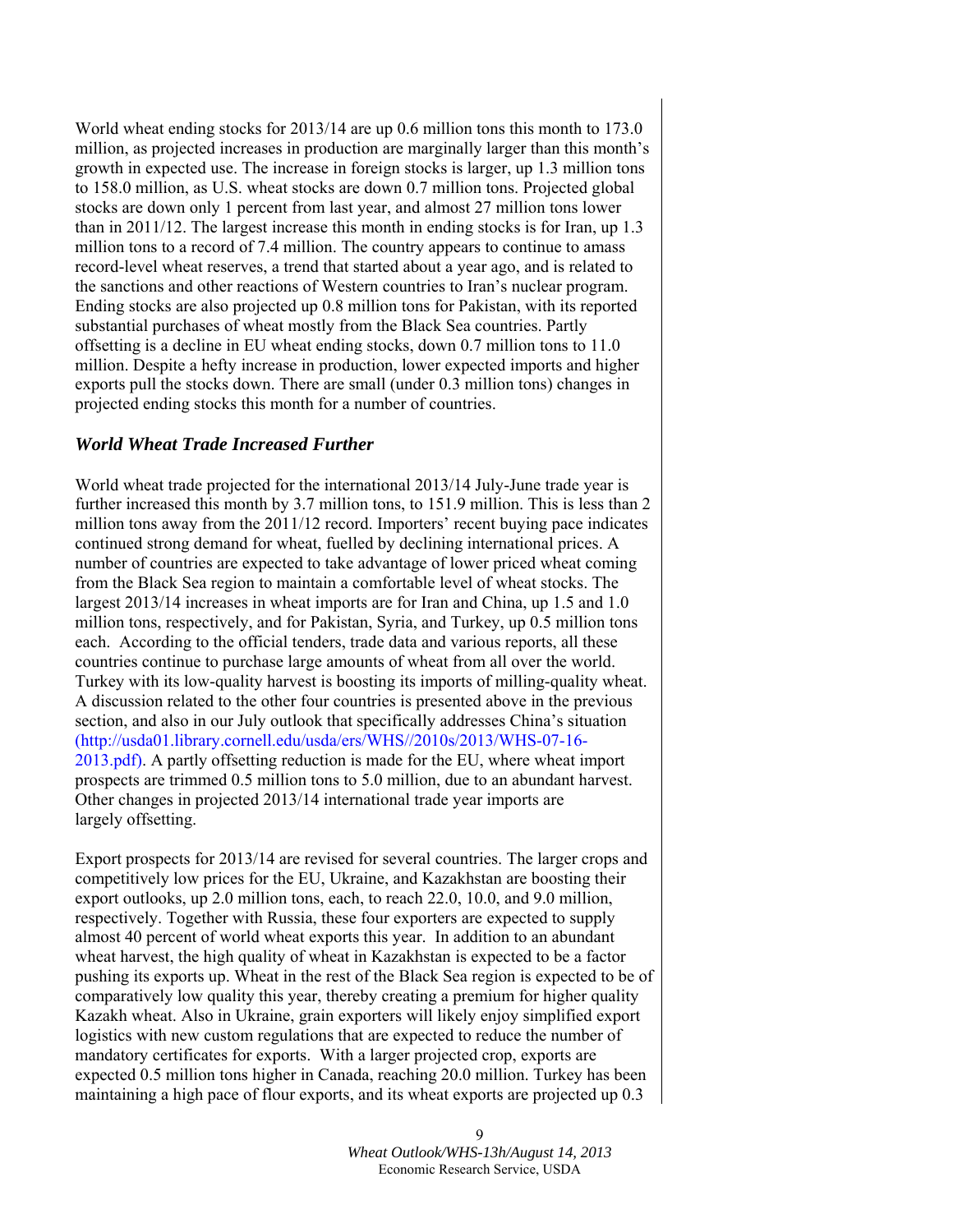million tons to 3.5 million, as it is expected to export about the same amount of wheat as last year. Higher exports are projected for Uzbekistan, up 0.2 million tons to 0.7 million, reportedly based on its increased sales to Afghanistan in border trade.

Partly offsetting are reductions in export prospects for India, down 2.0 million tons to 5.0 million. Despite a recent 2.0-million-ton increase in the government wheat export quota, domestic prices (that reflect the government-established purchase price), are still much higher than weakening world wheat prices, which makes the country's wheat uncompetitive. The government is still trying to relieve the bulging wheat stocks, and is expected to reduce somewhat the wheat support price and motivate exports.

Exports are reduced for Argentina, down 1.0 million tons to 5.0 million, as lower wheat output and government policies (see above in the production discussion) are expected to strongly limit its wheat exports. The combination of smaller projected wheat output and expected lower quality resulted in a reduction in Brazilian exports by half this month, down 0.5 million tons to 0.5 million.

Exports are also projected down 0.3 million tons to 0.5 million for Pakistan, because of higher competition from Kazakhstan and other Black Sea countries.

# *U.S. Export Prospects for 2013/14 Inch Up*

U.S. wheat exports for 2013/14 July-June are projected to increase 0.5 million tons this month to 30.0 million, up 8 percent on the previous year. The pace of exports was strong in July 2013, and outstanding sales as of August 1, 2013 were 8.0 million tons (vs. 5.1 million last year), making total commitments higher by more than 50 percent from a year ago. This month's increase in the U.S. exports prospects is comparatively small, and mostly reflects increased exports to China and South America (partly replacing lower Argentine exports). Large foreign production and low world prices are expected to limit U.S. exports later in the year, particularly for lower quality wheat. For the local June-May marketing year, U.S. exports are up 25 million bushels to 1,100 million (or 29.9 million tons).

# *World 2012/13 Trade Is Up*

World wheat trade in the international 2012/13 July-June year was adjusted up 0.7 million tons to further reflect reported trade data, licenses, and sales. Imports were increased by 0.2 million tons, each, for Iran (imports reaching 5.4 million tons, the highest level since 2001/02), Morocco, Philippines, Uzbekistan, and Yemen. Smaller increases were also made for a number of countries. Partly offsetting are small decreases in imports for China, Egypt, Turkey, and several other countries. Wheat exports for 2012/13 are up for the EU, India, Kazakhstan, Turkey, the Unites States, and Uzbekistan in the range of 0.2-0.3 million tons each, based on recent data. Exports are down in the same range for Canada and Uruguay. Smaller adjustments are made for many countries.

U.S. exports for the international July-June marketing year of 2012/13 are increased 0.3 million tons to 27.7 million. The U.S. increase was based on June 2013 Census data for grain, flour, and selected products. For the local June-May marketing year, U.S. exports are up 2.1 million bushels to 1,007 million bushels (or 27.42 million tons).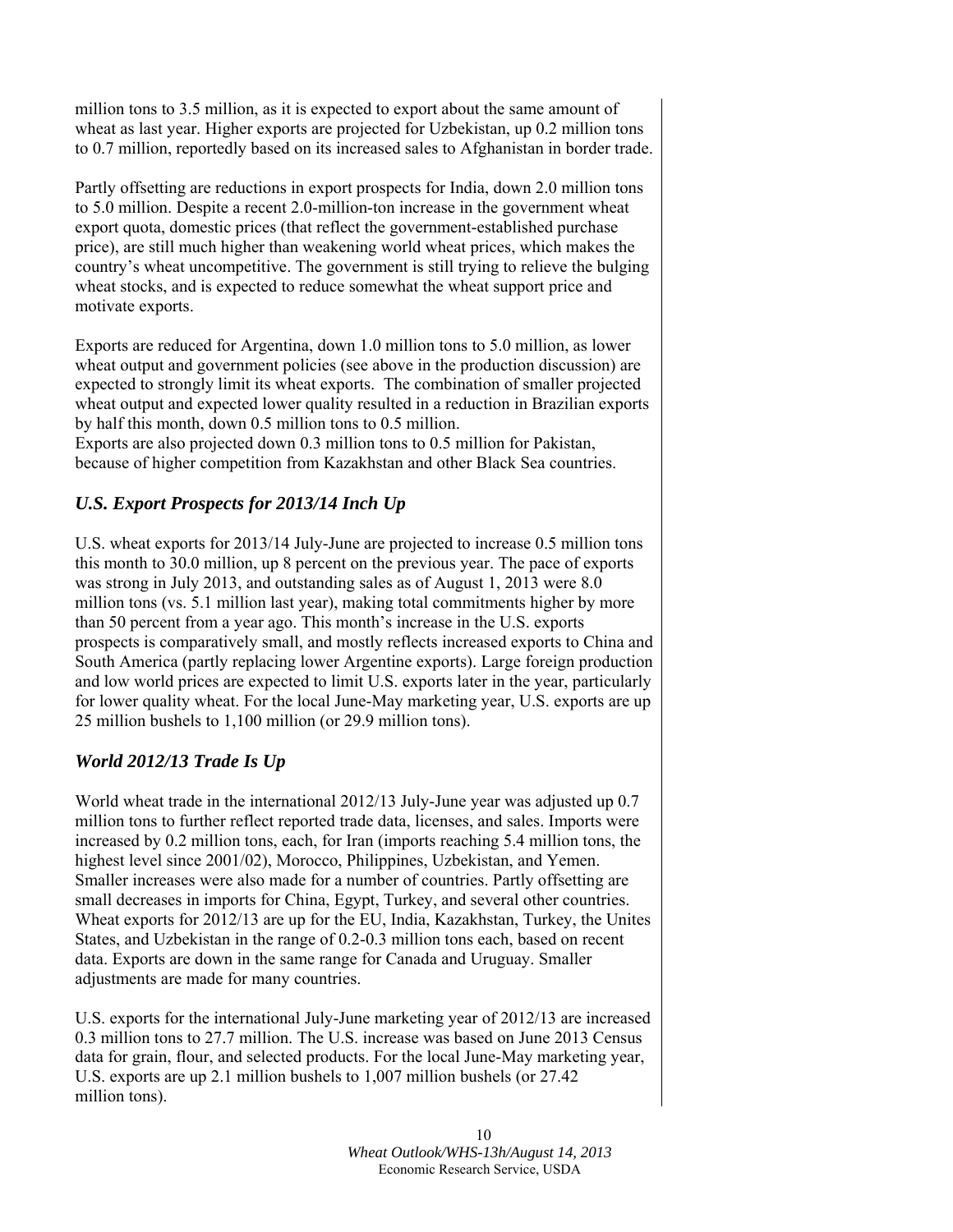#### Figure 1 **All wheat average prices received by farmers**



Source: USDA, National Agricultural Statistics Service, *Agricultural Prices*.

#### Figure 2

#### **Hard red winter wheat average prices received by farmers**

Dollars per bushel



Source: USDA, National Agricultural Statistics Service, *Agricultural Prices*.

#### Figure 3

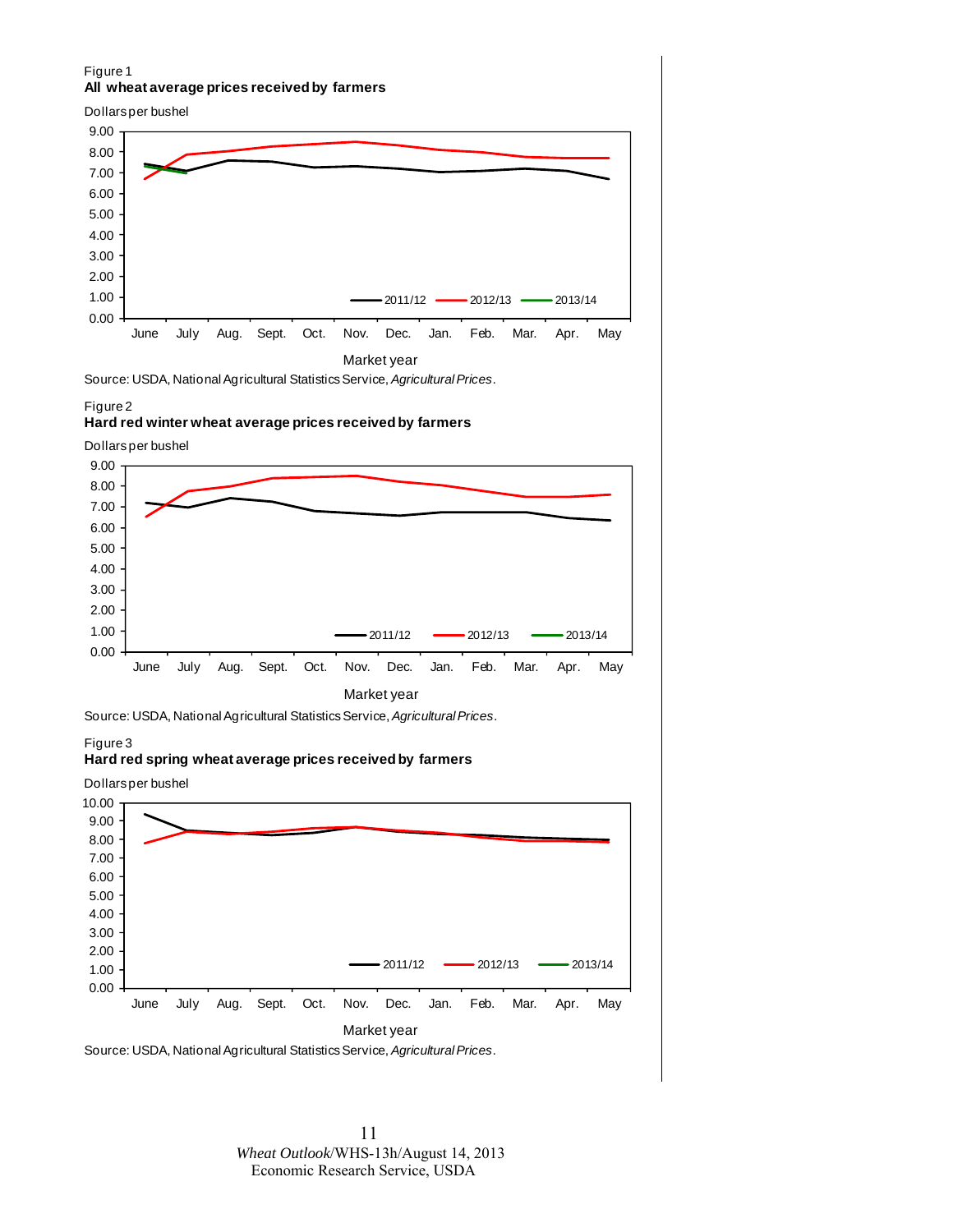#### Figure 4 **Soft red winter wheat average prices received by farmers**





Source: USDA, National Agricultural Statistics Service, *Agricultural Prices*.

#### Figure 5

#### **Soft white wheat average prices received by farmers**

Dollars per bushel



Source: USDA, National Agricultural Statistics Service, *Agricultural Prices*.

#### Figure 6

#### **Durum wheat average prices received by farmers**



Source: USDA, National Agricultural Statistics Service, *Agricultural Prices*.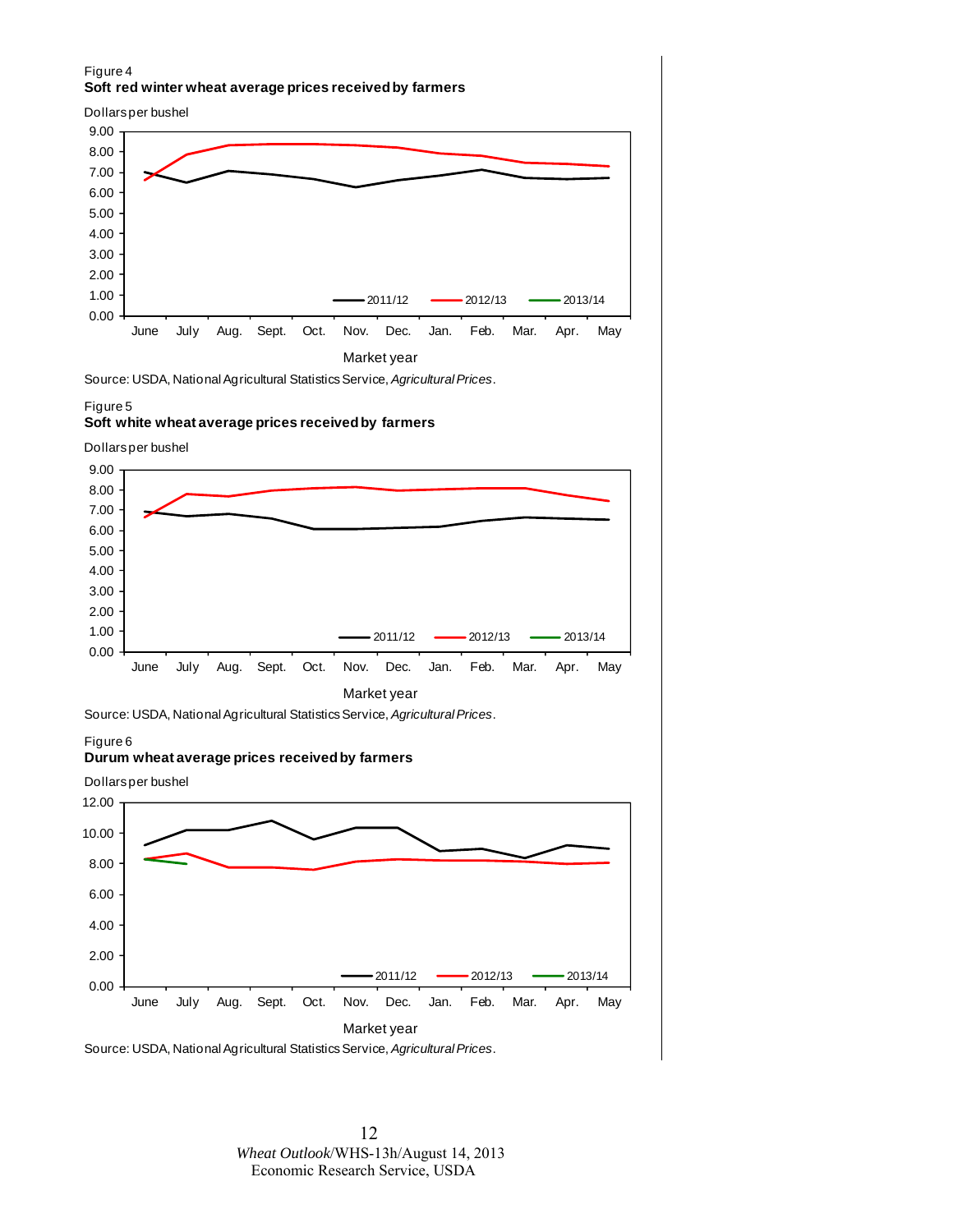### Figure 7 **All wheat: U.S. supply and disappearance change from prior market year**



Source: USDA, World Agricultural Outlook Board, *World Agricultural Supply and Demand Estimates.*

### Figure 8 **Hard red winter wheat: U.S. supply and disappearance change from prior market year**



Source: USDA, World Agricultural Outlook Board, *World Agricultural Supply and Demand Estimates.*

#### Figure 9 **Hard red spring wheat: U.S. supply and disappearance change from prior market year**



Source: USDA, World Agricultural Outlook Board, *World Agricultural Supply and Demand Estimates.*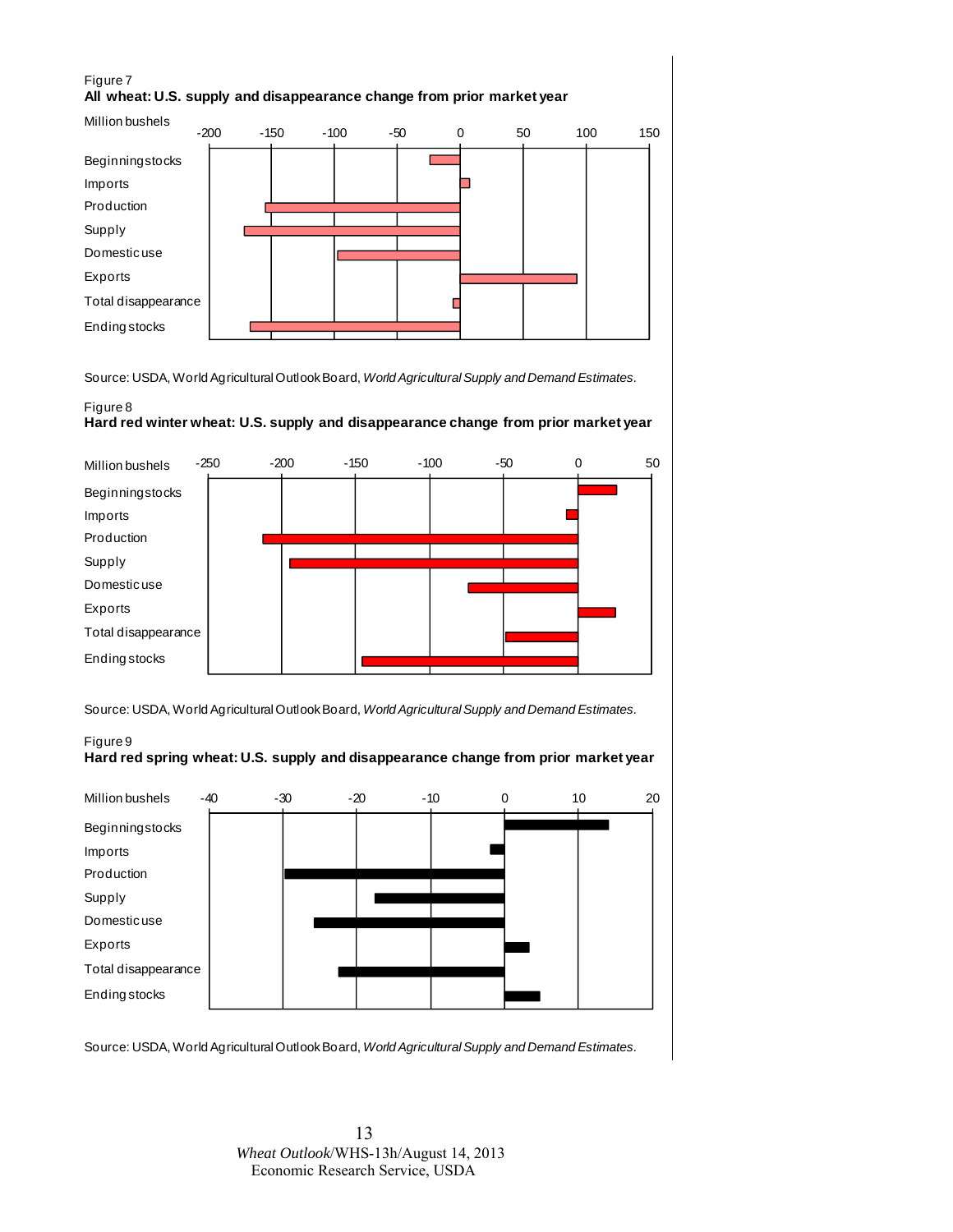#### Figure 10 **Soft red winter wheat: U.S. supply and disappearance change from prior market year**



Source: USDA, World Agricultural Outlook Board, *World Agricultural Supply and Demand Estimates.*

### Figure 11

#### **White wheat: U.S. supply and disappearance change from prior market year**



Source: USDA, World Agricultural Outlook Board, *World Agricultural Supply and Demand Estimates.*

#### Figure 12





Source: USDA, World Agricultural Outlook Board, *World Agricultural Supply and Demand Estimates.*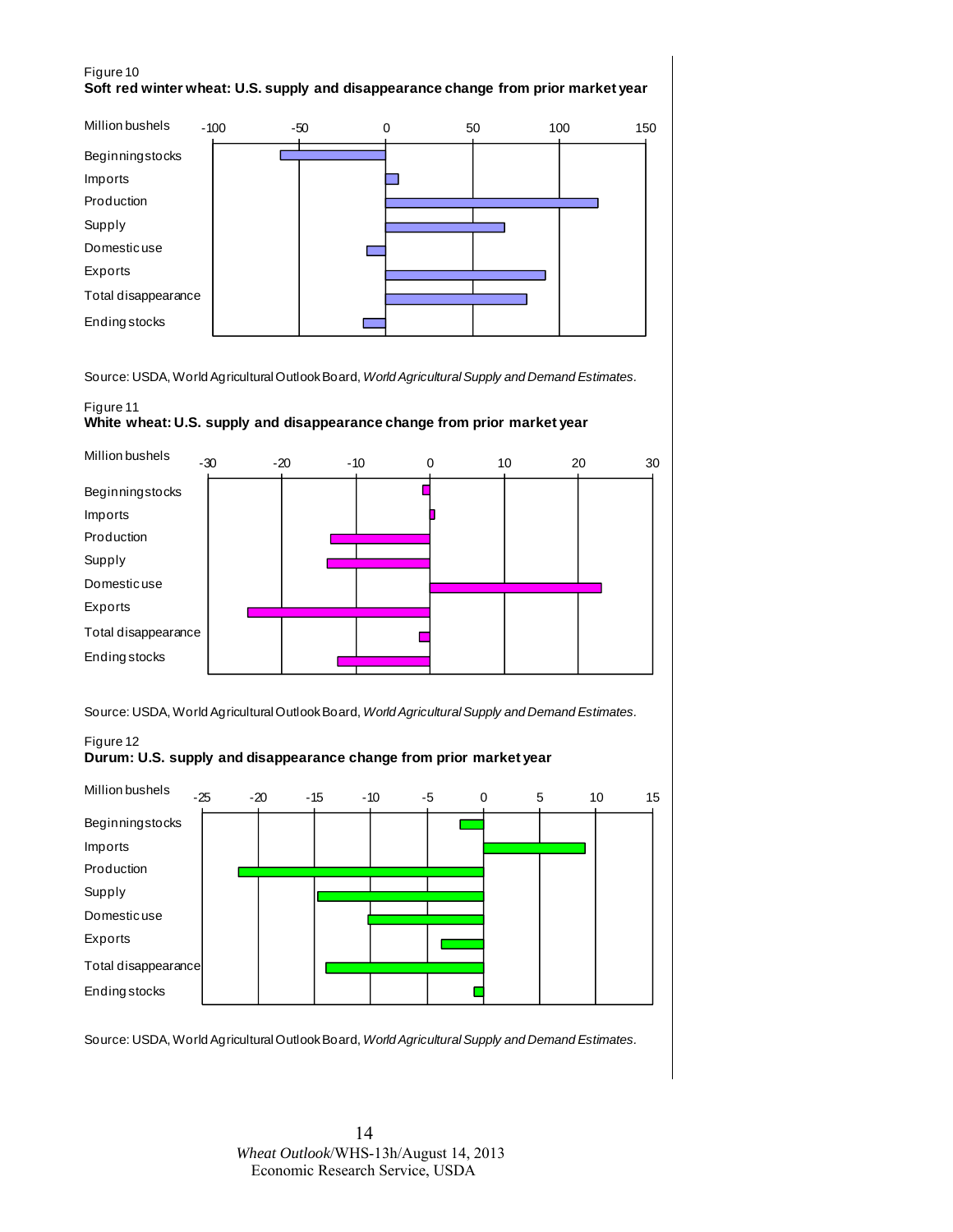### **Contact Information**

Gary Vocke (domestic), (202) 694-5285, gvocke@ers.usda.gov Olga Liefert (international), (202) 694-5155, oliefert@ers.usda.gov Beverly Payton (Web Publishing), (202) 694-5165, bpayton@ers.usda.gov

### **Subscription Information**

Subscribe to ERS e-mail notification service at

http://www.ers.usda.gov/subscribe-to-ers-e-newsletters.aspx to receive timely notification of newsletter availability. Printed copies can be purchased from the USDA Order Desk by calling 1-800-363-2068 (specify the issue number)

To order printed copies of the five field crop newsletters—cotton and wool, feed, rice, oil crops, and wheat—as a series, specify series SUB-COR-4043

### *Data*

*Wheat Monthly Tables http://www.ers.usda.gov/publications/whs-wheat-outlook Wheat Chart Gallery http://www.ers.usda.gov/data-products/wheat-chart-gallery.aspx* 

### *Related Websites*

Wheat Outlook http://www.ers.usda.gov/publications/whs-wheat-outlook/ WASDE http://usda.mannlib.cornell.edu/MannUsda/viewDocumentInfo.do?documentID=1194

Grain Circular, http://www.fas.usda.gov/grain\_arc.asp

Wheat Topic, http://www.ers.usda.gov/topics/crops/wheat.aspx

The U.S. Department of Agriculture (USDA) prohibits discrimination in all its programs and activities on the basis of race, color, national origin, age, disability, and, where applicable, sex, marital status, familial status, parental status, religion, sexual orientation, genetic information, political beliefs, reprisal, or because all or a part of an individual's income is derived from any public assistance program. (Not all prohibited bases apply to all programs.) Persons with disabilities who require alternative means for communication of program information (Braille, large print, audiotape, etc.) should contact USDA's TARGET Center at (202) 720-2600 (voice and TDD). To file a complaint of discrimination write to USDA, Director, Office of Civil Rights, 1400 Independence Avenue, S.W., Washington, D.C. 20250-9410 or call (800) 795- 3272 (voice) or (202) 720-6382 (TDD). USDA is an equal opportunity provider and employer.

### **E mail Notification**

Readers of ERS outlook reports have two ways they can receive an e-mail notice about release of reports and associated data.

• Receive timely notification (soon after the report is posted on the web) via USDA's Economics, Statistics and Market Information System

(which is housed at Cornell University's Mann Library). Go to

http://usda.mannlib.cornell.edu/ MannUsda/aboutEmailService.do and follow the instructions to receive e-mail notices about ERS, Agricultural Marketing Service, National Agricultural Statistics Service, and World Agricultural Outlook Board products.

• Receive weekly notification (on Friday afternoon) via the ERS website. Go to http://www.ers.usda.gov/subscrib e-to-ers-e-newsletters.aspx and follow the instructions to receive notices about ERS outlook reports, Amber Waves magazine, and other reports and data products on specific topics. ERS also offers RSS (really simple syndication) feeds for all ERS products. Go to http://www.ers.usda.gov/rss/ to get started.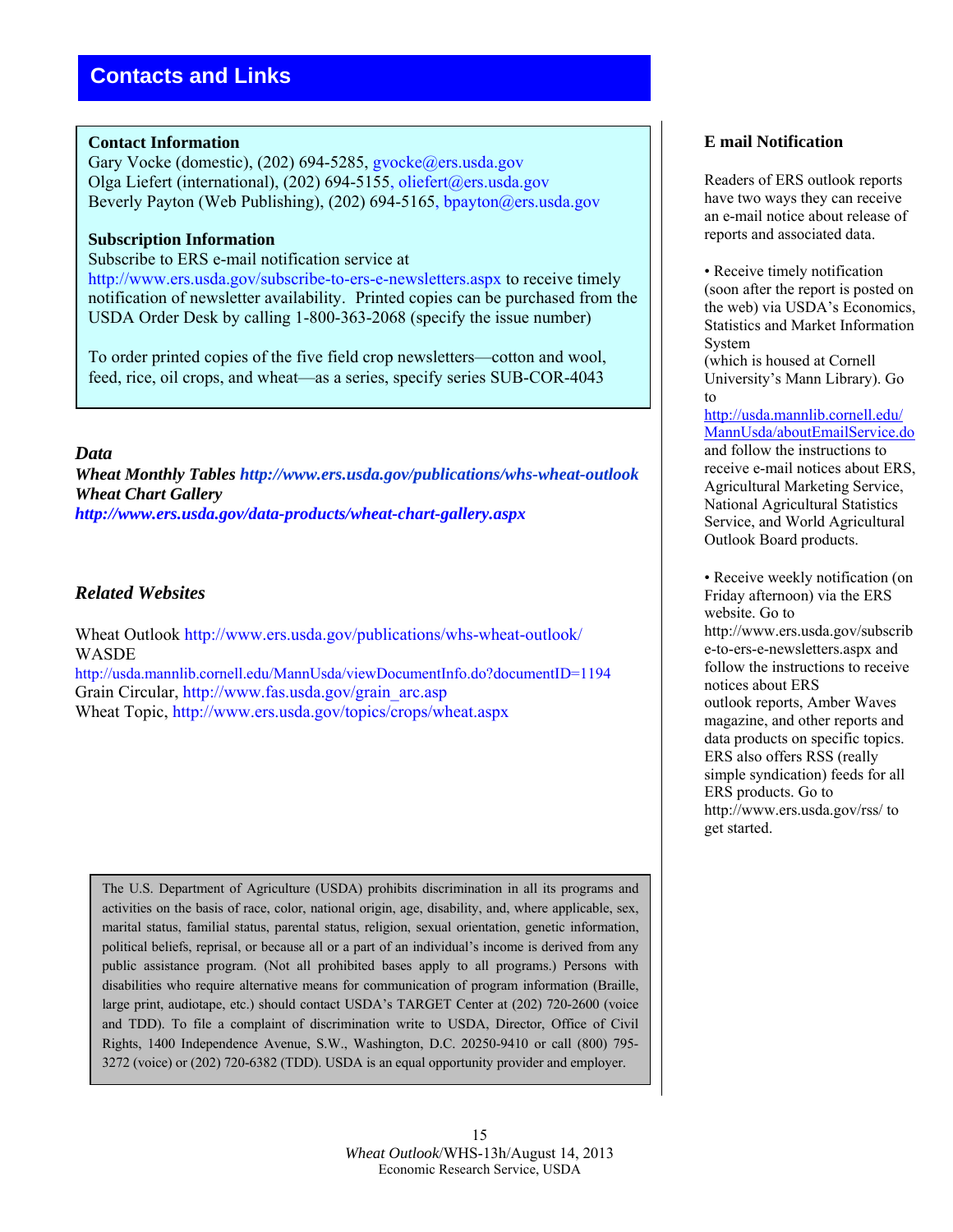Table 1--Wheat: U.S. market year supply and disappearance, 8/14/2013

| Item and unit                |                        | 2007/08 | 2008/09 | 2009/10 | 2010/11 | 2011/12 | 2012/13 | 2013/14   |
|------------------------------|------------------------|---------|---------|---------|---------|---------|---------|-----------|
| Area:                        |                        |         |         |         |         |         |         |           |
| Planted                      | Million acres          | 60.5    | 63.2    | 59.2    | 53.6    | 54.4    | 55.7    | 56.5      |
| Harvested                    | <b>Million acres</b>   | 51.0    | 55.7    | 49.9    | 47.6    | 45.7    | 49.0    | 45.7      |
| Yield                        | Bushels per acre       | 40.2    | 44.9    | 44.5    | 46.3    | 43.7    | 46.3    | 46.2      |
| Supply:                      |                        |         |         |         |         |         |         |           |
| Beginning stocks             | <b>Million bushels</b> | 456.2   | 305.8   | 656.5   | 975.6   | 862.2   | 742.6   | 718.3     |
| Production                   | <b>Million bushels</b> | 2,051.1 | 2,499.2 | 2,218.1 | 2,206.9 | 1,999.3 | 2,269.1 | 2,114.1   |
| Imports 1/                   | <b>Million bushels</b> | 112.6   | 127.0   | 118.6   | 96.9    | 112.1   | 122.8   | 130.0     |
| Total supply                 | <b>Million bushels</b> | 2,619.9 | 2,932.0 | 2,993.2 | 3,279.5 | 2,973.7 | 3,134.5 | 2,962.4   |
| Disappearance:               |                        |         |         |         |         |         |         |           |
| Food use                     | <b>Million bushels</b> | 947.9   | 926.8   | 918.9   | 925.6   | 941.4   | 945.0   | 958.0     |
| Seed use                     | <b>Million bushels</b> | 87.6    | 78.0    | 69.5    | 70.9    | 76.3    | 73.4    | 73.0      |
| Feed and residual use        | <b>Million bushels</b> | 16.0    | 255.2   | 149.8   | 129.3   | 162.3   | 390.4   | 280.0     |
| Total domestic use           | <b>Million bushels</b> | 1,051.4 | 1,260.0 | 1,138.2 | 1,125.8 | 1,180.0 | 1,408.8 | 1,311.0   |
| Exports 1/                   | <b>Million bushels</b> | 1,262.6 | 1.015.4 | 879.3   | 1,291.4 | 1,051.1 | 1.007.4 | 1,100.0   |
| Total disappearance          | <b>Million bushels</b> | 2,314.1 | 2,275.4 | 2,017.5 | 2,417.2 | 2,231.0 | 2,416.2 | 2,411.0   |
| Ending stocks                | <b>Million bushels</b> | 305.8   | 656.5   | 975.6   | 862.2   | 742.6   | 718.3   | 551.4     |
| Stocks-to-use ratio          |                        | 13.2    | 28.9    | 48.4    | 35.7    | 33.3    | 29.7    | 22.9      |
| Loan rate                    | Dollars per bushel     | 2.75    | 2.75    | 2.75    | 2.94    | 2.94    | 2.94    | 2.94      |
| Contract/direct payment rate | Dollars per bushel     | 0.52    | 0.52    | 0.52    | 0.52    | 0.52    | 0.52    | 0.52      |
| Farm price 3/                | Dollars per bushel     | 6.48    | 6.78    | 4.87    | 5.70    | 7.24    | 7.77    | 6.40-7.60 |
| Government payments          | <b>Million dollars</b> | 1,118   |         |         |         |         |         |           |
| Market value of production   | <b>Million dollars</b> | 13,289  | 16,626  | 10,654  | 12,827  | 14,323  | 17,631  | 14,799    |

Latest market year is projected; previous market year is estimated. Totals may not add due to rounding.

1/ Includes flour and selected other products expressed in grain-equivalent bushels.

2/ Stocks owned by USDA's Commodity Credit Corporation (CCC). Most CCC-owned inventory is in the Bill Emerson Humanitarian Trust.

3/ U.S. season-average price based on monthly prices weighted by monthly marketings. Prices do not include an allowance for loans outstanding and government purchases.

Source: USDA, World Agricultural Outlook Board, World Agricultural Supply and Demand Estimates and supporting materials.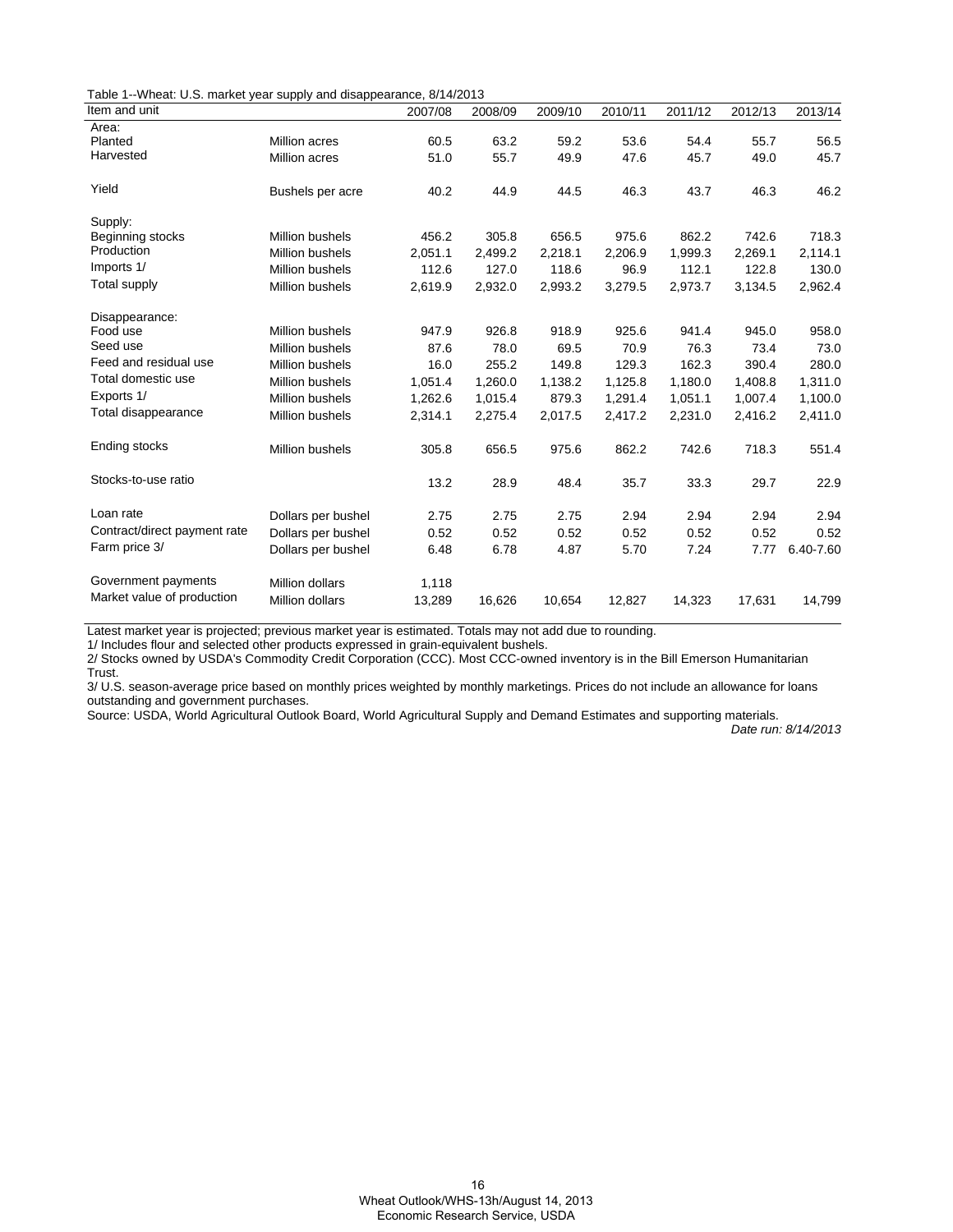| Table 2--Wheat by class: U.S. market year supply and disappearance, 8/14/2013 |  |  |  |  |
|-------------------------------------------------------------------------------|--|--|--|--|
|-------------------------------------------------------------------------------|--|--|--|--|

|         |                             |                        |           | Hard red  | Hard red  | Soft red  |          |        |
|---------|-----------------------------|------------------------|-----------|-----------|-----------|-----------|----------|--------|
|         | Market year, item, and unit |                        | All wheat | winter 1/ | spring 1/ | winter 1/ | White 1/ | Durum  |
| 2012/13 | Area:                       |                        |           |           |           |           |          |        |
|         | Planted acreage             | Million acres          | 55.74     | 29.86     | 11.69     | 8.12      | 3.94     | 2.12   |
|         | Harvested acreage           | Million acres          | 48.99     | 24.67     | 11.48     | 6.97      | 3.78     | 2.10   |
|         | Yield                       | Bushels per acre       | 46.32     | 40.69     | 43.95     | 60.27     | 68.61    | 38.99  |
|         | Supply:                     |                        |           |           |           |           |          |        |
|         | Beginning stocks            | Million bushels        | 742.62    | 317.15    | 151.00    | 185.00    | 64.00    | 25.47  |
|         | Production                  | Million bushels        | 2,269.12  | 1,003.86  | 504.52    | 419.80    | 258.98   | 81.96  |
|         | Imports 2/                  | <b>Million bushels</b> | 122.76    | 17.67     | 43.85     | 17.86     | 7.40     | 35.97  |
|         | <b>Total supply</b>         | Million bushels        | 3,134.49  | 1,338.68  | 699.37    | 622.67    | 330.39   | 143.40 |
|         | Disappearance:              |                        |           |           |           |           |          |        |
|         | Food use                    | Million bushels        | 945.00    | 400.00    | 228.00    | 152.00    | 85.00    | 80.00  |
|         | Seed use                    | Million bushels        | 73.40     | 33.01     | 14.05     | 18.97     | 5.33     | 2.04   |
|         | Feed and residual use       | Million bushels        | 390.39    | 182.85    | 60.71     | 135.05    | 2.57     | 9.21   |
|         | Total domestic use          | Million bushels        | 1,408.79  | 615.86    | 302.76    | 306.02    | 92.90    | 91.25  |
|         | Exports 2/                  | Million bushels        | 1,007.36  | 379.94    | 231.61    | 192.64    | 174.49   | 28.69  |
|         | Total disappearance         | Million bushels        | 2,416.15  | 995.80    | 534.37    | 498.67    | 267.39   | 119.94 |
|         | Ending stocks               | Million bushels        | 718.34    | 342.88    | 165.00    | 124.00    | 63.00    | 23.46  |
| 2013/14 | Area:                       |                        |           |           |           |           |          |        |
|         | Planted acreage             | Million acres          | 56.53     | 29.36     | 11.71     | 9.96      | 3.97     | 1.54   |
|         | Harvested acreage           | Million acres          | 45.73     | 20.33     | 11.39     | 8.73      | 3.78     | 1.50   |
|         | Yield                       | Bushels per acre       | 46.23     | 38.93     | 41.68     | 62.09     | 65.01    | 40.08  |
|         | Supply:                     |                        |           |           |           |           |          |        |
|         | Beginning stocks            | Million bushels        | 718.34    | 342.88    | 165.00    | 124.00    | 63.00    | 23.46  |
|         | Production                  | Million bushels        | 2,114.09  | 791.36    | 474.82    | 542.15    | 245.55   | 60.20  |
|         | Imports 2/                  | Million bushels        | 130.00    | 10.00     | 42.00     | 25.00     | 8.00     | 45.00  |
|         | <b>Total supply</b>         | Million bushels        | 2,962.43  | 1,144.24  | 681.82    | 691.15    | 316.55   | 128.66 |
|         | Disappearance:              |                        |           |           |           |           |          |        |
|         | Food use                    | Million bushels        | 958.00    | 400.00    | 240.00    | 155.00    | 85.00    | 78.00  |
|         | Seed use                    | Million bushels        | 73.00     | 32.00     | 17.00     | 15.00     | 6.00     | 3.00   |
|         | Feed and residual use       | Million bushels        | 280.00    | 110.00    | 20.00     | 125.00    | 25.00    | .00    |
|         | Total domestic use          | Million bushels        | 1,311.00  | 542.00    | 277.00    | 295.00    | 116.00   | 81.00  |
|         | Exports 2/                  | Million bushels        | 1,100.00  | 405.00    | 235.00    | 285.00    | 150.00   | 25.00  |
|         | Total disappearance         | Million bushels        | 2,411.00  | 947.00    | 512.00    | 580.00    | 266.00   | 106.00 |
|         | Ending stocks               | Million bushels        | 551.43    | 197.24    | 169.82    | 111.15    | 50.55    | 22.66  |

Latest market year is projected; previous market year is estimated. Totals may not add due to rounding.

1/ Area and yield data are unpublished National Agricultural Statistics Service data. Supply and disappearance data, except production, are approximations.

2/ Includes flour and selected other products expressed in grain-equivalent bushels.

Source: USDA, National Agricultural Statistics Service, Crop Production and unpublished data; and USDA, World

Agricultural Outlook Board, World Agricultural Supply and Demand Estimates and supporting materials.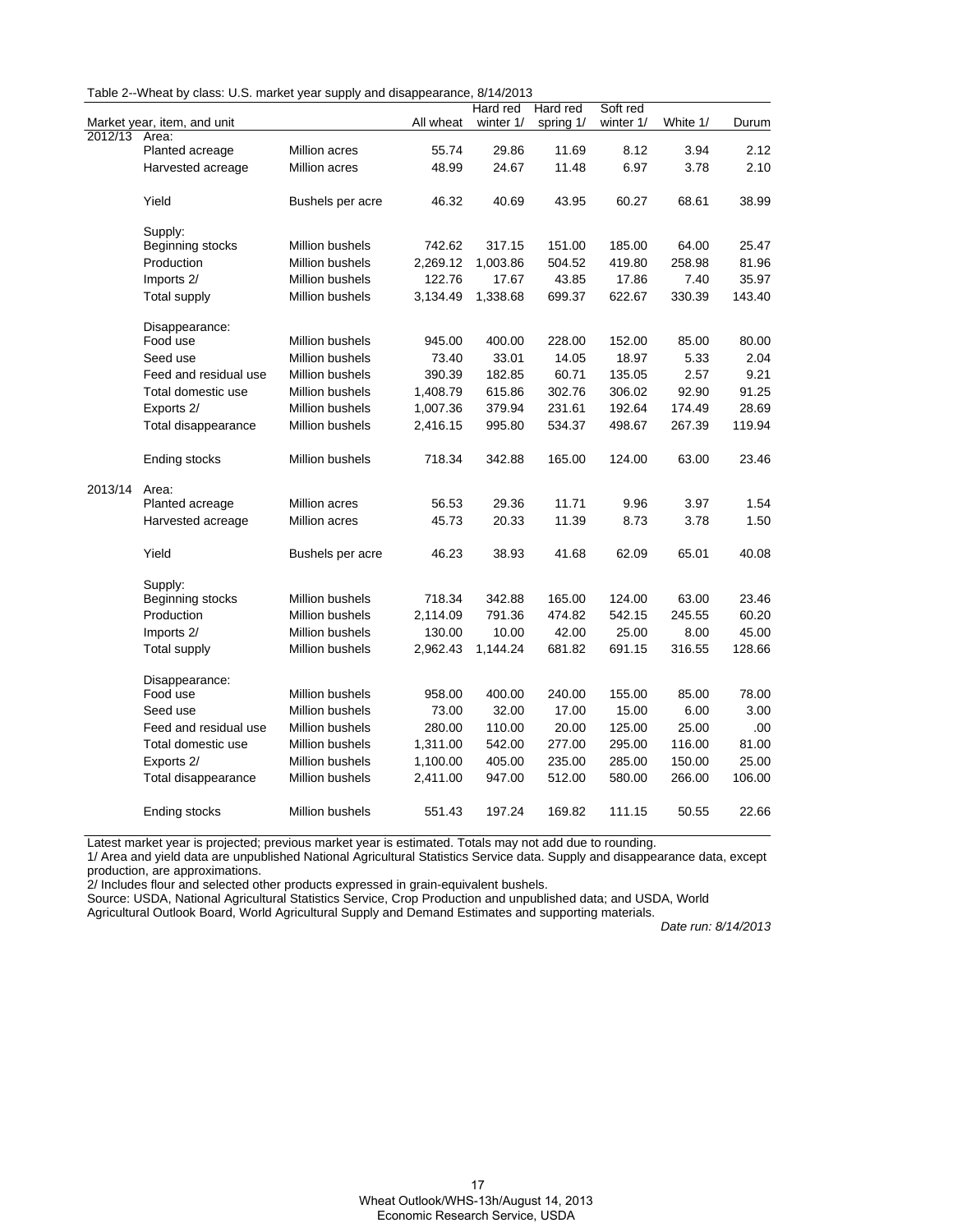| Table 3--Wheat: U.S. quarterly supply and disappearance (million bushels), 8/14/2013 |  |  |
|--------------------------------------------------------------------------------------|--|--|
|                                                                                      |  |  |

|         |                         |            |            |                     |          |                | Feed and       |            | Ending |
|---------|-------------------------|------------|------------|---------------------|----------|----------------|----------------|------------|--------|
|         | Market year and quarter | Production | Imports 1/ | <b>Total supply</b> | Food use | Seed use       | residual use   | Exports 1/ | stocks |
| 2005/06 | Jun-Aug                 | 2,103      | 19         | 2,662               | 231      | 2              | 261            | 244        | 1,923  |
|         | Sep-Nov                 |            | 20         | 1,944               | 238      | 50             | $-61$          | 286        | 1,429  |
|         | Dec-Feb                 |            | 20         | 1,450               | 219      | $\mathbf{1}$   | $\overline{4}$ | 252        | 972    |
|         | Mar-May                 |            | 22         | 995                 | 228      | 24             | -49            | 220        | 571    |
|         | Mkt. year               | 2,103      | 81         | 2,725               | 917      | 77             | 157            | 1,003      | 571    |
|         |                         |            |            |                     |          |                |                |            |        |
| 2006/07 | Jun-Aug                 | 1,808      | 26         | 2,406               | 235      | $\overline{c}$ | 205            | 214        | 1,751  |
|         | Sep-Nov                 |            | 29         | 1,780               | 243      | 56             | $-47$          | 212        | 1,315  |
|         | Dec-Feb                 |            | 32         | 1,346               | 225      | $\mathbf{1}$   | 28             | 235        | 857    |
|         | Mar-May                 |            | 34         | 891                 | 234      | 22             | -69            | 247        | 456    |
|         | Mkt. year               | 1,808      | 122        | 2,501               | 938      | 82             | 117            | 908        | 456    |
|         |                         |            |            |                     |          |                |                |            |        |
| 2007/08 | Jun-Aug                 | 2,051      | 30         | 2,538               | 240      | 1              | 257            | 323        | 1,717  |
|         | Sep-Nov                 |            | 21         | 1,738               | 245      | 60             | $-120$         | 421        | 1,132  |
|         | Dec-Feb                 |            | 24         | 1,156               | 227      | $\overline{c}$ | $-44$          | 261        | 709    |
|         | Mar-May                 |            | 37         | 746                 | 236      | 25             | $-77$          | 257        | 306    |
|         | Mkt. year               | 2,051      | 113        | 2,620               | 948      | 88             | 16             | 1,263      | 306    |
|         |                         |            |            |                     |          |                |                |            |        |
| 2008/09 | Jun-Aug                 | 2,499      | 28         | 2,833               | 236      | $\overline{2}$ | 393            | 345        | 1,858  |
|         | Sep-Nov                 |            | 28         | 1,886               | 238      | 54             | $-124$         | 295        | 1,422  |
|         | Dec-Feb                 |            | 36         | 1,458               | 219      | 1              | 28             | 170        | 1,040  |
|         | Mar-May                 |            | 35         | 1,075               | 233      | 21             | $-41$          | 206        | 657    |
|         | Mkt. year               | 2,499      | 127        | 2,932               | 927      | 78             | 255            | 1,015      | 657    |
|         |                         |            |            |                     |          |                |                |            |        |
| 2009/10 | Jun-Aug                 | 2,218      | 28         | 2,902               | 231      | 1              | 261            | 200        | 2,209  |
|         | Sep-Nov                 |            | 24         | 2,234               | 237      | 45             | $-83$          | 252        | 1,782  |
|         | Dec-Feb                 |            | 30         | 1,812               | 222      | $\mathbf{1}$   | 31             | 201        | 1,356  |
|         | Mar-May                 |            | 37         | 1,393               | 229      | 21             | $-59$          | 227        | 976    |
|         | Mkt. year               | 2,218      | 119        | 2,993               | 919      | 69             | 150            | 879        | 976    |
|         |                         |            |            |                     |          |                |                |            |        |
| 2010/11 | Jun-Aug                 | 2,207      | 27         | 3,210               | 235      | $\overline{c}$ | 259            | 265        | 2,450  |
|         | Sep-Nov                 |            | 24         | 2,473               | 242      | 52             | $-63$          | 311        | 1,933  |
|         | Dec-Feb                 |            | 23         | 1,956               | 221      | $\mathbf{1}$   |                | 308        | 1,425  |
|         | Mar-May                 |            | 22         | 1,448               | 228      | 16             | $-67$          | 407        | 862    |
|         | Mkt. year               | 2,207      | 97         | 3,279               | 926      | 71             | 129            | 1,291      | 862    |
|         |                         |            |            |                     |          |                |                |            |        |
| 2011/12 | Jun-Aug                 | 1,999      | 21         | 2,882               | 230      | $\,$ 5 $\,$    | 206            | 295        | 2,147  |
|         | Sep-Nov                 |            | 32         | 2,179               | 244      | 52             | $-17$          | 238        | 1,663  |
|         | Dec-Feb                 |            | 30         | 1,693               | 231      | $\mathbf{1}$   | 43             | 217        | 1,199  |
|         | Mar-May                 |            | 29         | 1,228               | 236      | 19             | $-70$          | 301        | 743    |
|         | Mkt. year               | 1,999      | 112        | 2,974               | 941      | 76             | 162            | 1,051      | 743    |
|         |                         |            |            |                     |          |                |                |            |        |
| 2012/13 | Jun-Aug                 | 2,269      | 25         | 3,037               | 238      | $\mathbf{1}$   | 429            | 264        | 2,105  |
|         | Sep-Nov                 |            | 33         | 2,137               | 247      | 55             | $-31$          | 197        | 1,671  |
|         | Dec-Feb                 |            | 35         | 1,705               | 225      | $\mathbf{1}$   | 10             | 234        | 1,235  |
|         | Mar-May                 |            | 30         | 1,265               | 235      | 16             | $-17$          | 312        | 718    |
|         | Mkt. year               | 2,269      | 123        | 3,134               | 945      | 73             | 390            | 1,007      | 718    |
|         |                         |            |            |                     |          |                |                |            |        |
| 2013/14 | Mkt. year               | 2,114      | 130        | 2,962               | 958      | 73             | 280            | 1,100      | 551    |

Latest market year is projected; previous market year is estimated. Totals may not add due to rounding.

1/ Includes flour and selected other products expressed in grain-equivalent bushels.

Source: USDA, World Agricultural Outlook Board, World Agricultural Supply and Demand Estimates and supporting materials.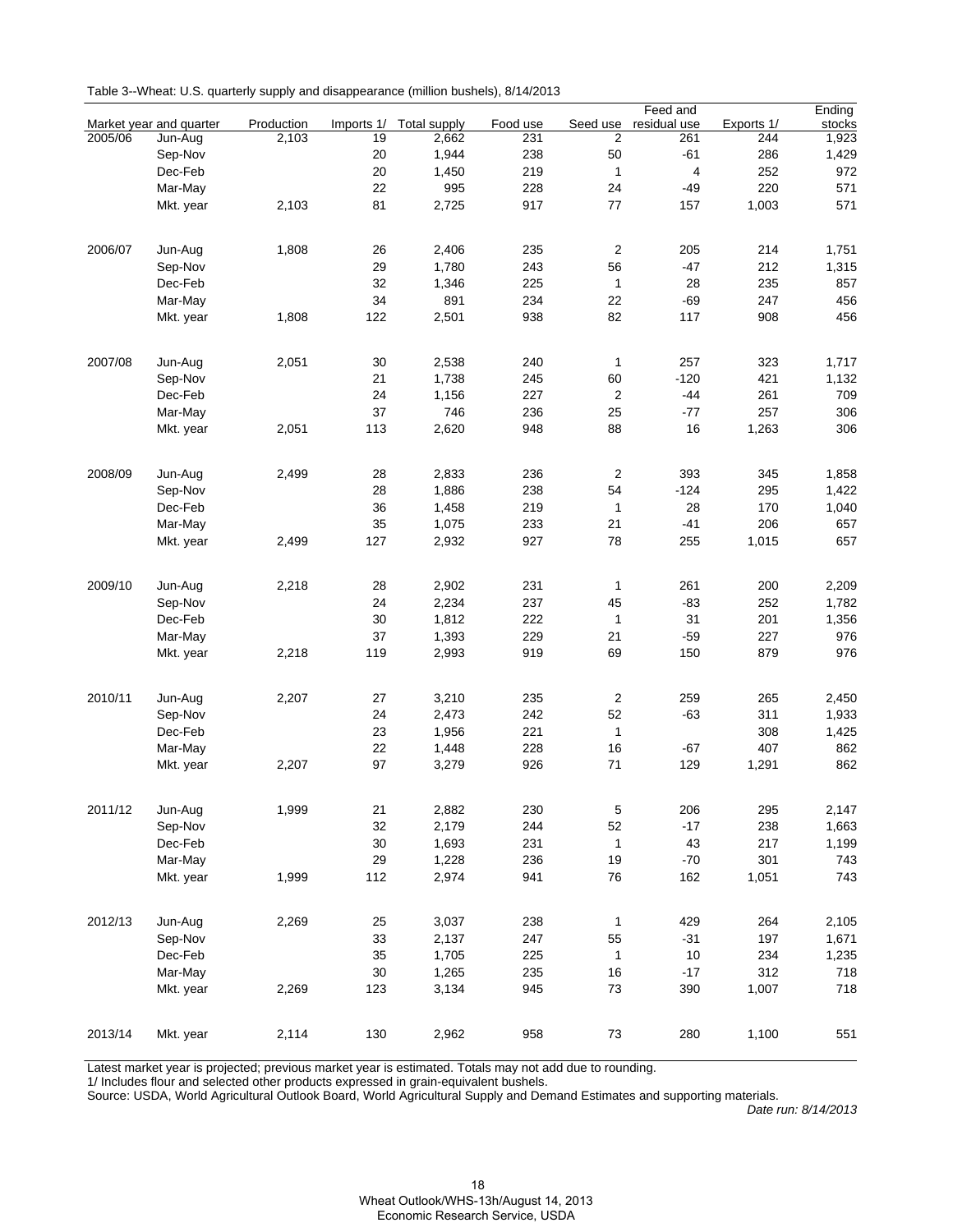Table 4--Wheat: Monthly food disappearance estimates (1,000 grain-equivalent bushels), 8/14/2013

| Mkt year and<br>month 1/ |     | Wheat ground for<br>$+$<br>flour | Food imports 2/ | + Nonmilled food use -<br>3/ | Food exports 2/<br>$=$ | Food use 4/ |
|--------------------------|-----|----------------------------------|-----------------|------------------------------|------------------------|-------------|
| 2011/12                  | Jun | 70,554                           | 2,237           | 2,000                        | 1,743                  | 73,048      |
|                          | Jul | 72,573                           | 2,098           | 2,000                        | 1,327                  | 75,344      |
|                          | Aug | 79,317                           | 2,308           | 2,000                        | 2,390                  | 81,235      |
|                          | Sep | 76,269                           | 2,245           | 2,000                        | 1,652                  | 78,863      |
|                          | Oct | 81,402                           | 2,247           | 2,000                        | 1,487                  | 84,162      |
|                          | Nov | 77,915                           | 2,568           | 2,000                        | 1,763                  | 80,720      |
|                          | Dec | 73,135                           | 2,464           | 2,000                        | 1,291                  | 76,308      |
|                          | Jan | 74,522                           | 2,579           | 2,000                        | 1,233                  | 77,868      |
|                          | Feb | 73,931                           | 2,057           | 2,000                        | 1,330                  | 76,658      |
|                          | Mar | 78,437                           | 2,555           | 2,000                        | 1,843                  | 81,149      |
|                          | Apr | 74,497                           | 2,622           | 2,000                        | 1,513                  | 77,606      |
|                          | May | 76,171                           | 2,530           | 2,000                        | 2,310                  | 78,390      |
| 2012/13                  | Jun | 72,876                           | 2,173           | 2,000                        | 1,760                  | 75,290      |
|                          | Jul | 75,861                           | 2,296           | 2,000                        | 2,912                  | 77,245      |
|                          | Aug | 82,910                           | 2,345           | 2,000                        | 2,193                  | 85,063      |
|                          | Sep | 79,725                           | 2,069           | 2,000                        | 2,283                  | 81,511      |
|                          | Oct | 81,567                           | 2,462           | 2,000                        | 1,840                  | 84,189      |
|                          | Nov | 78,073                           | 2,438           | 2,000                        | 1,613                  | 80,897      |
|                          | Dec | 73,283                           | 2,369           | 2,000                        | 1,442                  | 76,210      |
|                          | Jan | 72,290                           | 2,191           | 2,000                        | 1,550                  | 74,931      |
|                          | Feb | 71,716                           | 2,101           | 2,000                        | 1,674                  | 74,143      |
|                          | Mar | 76,088                           | 2,391           | 2,000                        | 1,744                  | 78,734      |
|                          | Apr |                                  | 2,581           |                              | 1,432                  | 1,149       |
|                          | May |                                  | 2,530           |                              | 2,042                  | 488         |
| 2013/14                  | Jun |                                  | 2,277           |                              | 2,430                  | $-152$      |

1/ Current year is preliminary. Previous year is preliminary through August of current year, estimated afterwards.

2/ Food imports and exports used to calculate total food use. Includes all categories of wheat flour, semolina, bulgur, and couscous and selected categories of pasta.

3/ Wheat prepared for food use by processes other than milling.

4/ Estimated food use equals wheat ground for flour plus food imports plus nonmilled food use minus food exports. See

http://www.ers.usda.gov/topics/crops/wheat/estimating-wheat-supply-and-use/food-use-estimates.aspx for more information.

Source: Data through the 2nd quarter of 2011 was calculated using data from U.S. Department of Commerce, Bureau of the Census' Flour Milling Products (MQ311A) and U.S. Department of Commerce, Bureau of Economic Analysis' Foreign Trade Statistics. Subsequent flour milling calculations are based on data from the North American Millers Association.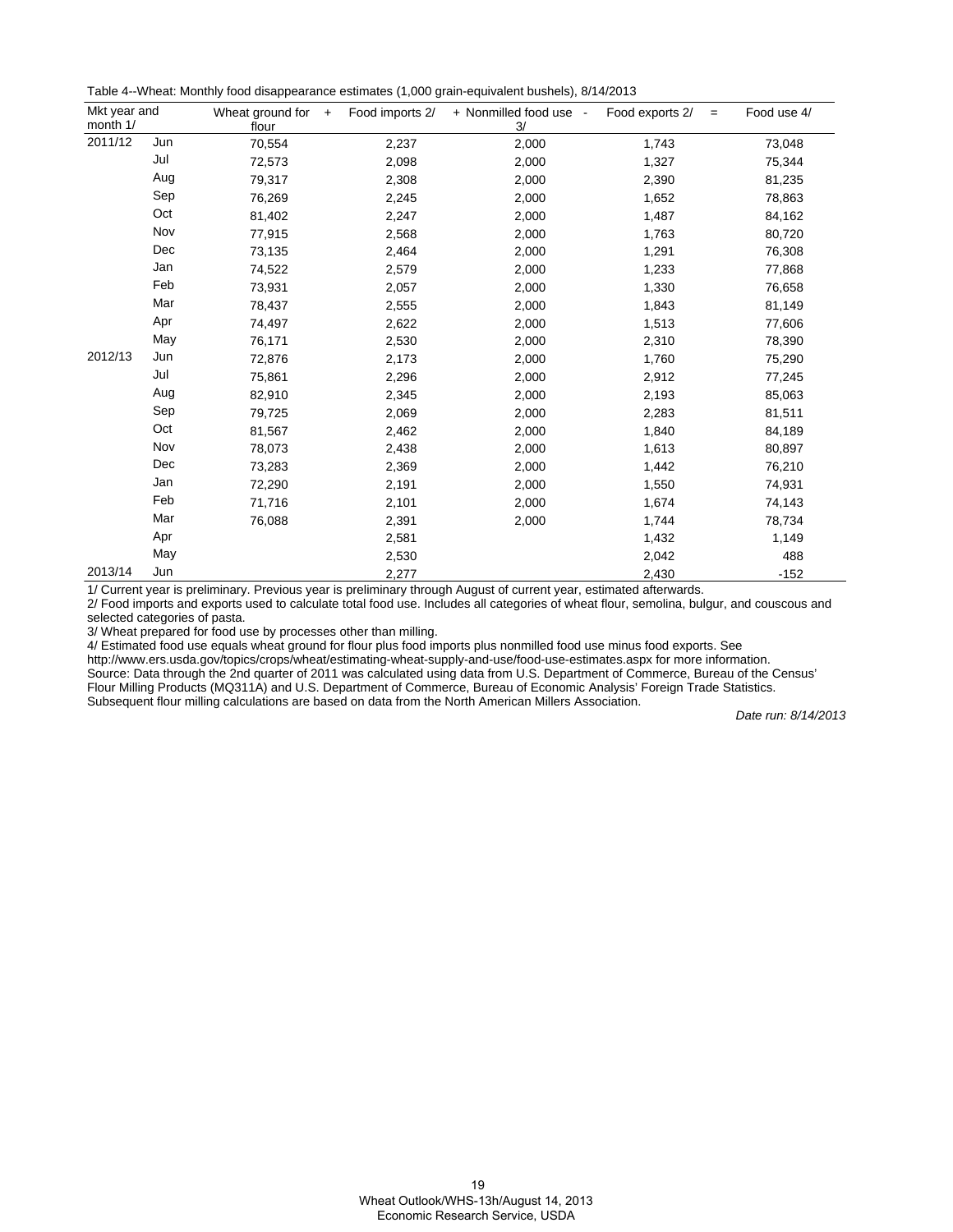Table 5--Wheat: National average price received by farmers (dollars per bushel) 1/, 8/14/2013

| Month     | All wheat |         |         | Winter  |         | Durum   | Other spring |         |
|-----------|-----------|---------|---------|---------|---------|---------|--------------|---------|
|           | 2012/13   | 2013/14 | 2012/13 | 2013/14 | 2012/13 | 2013/14 | 2012/13      | 2013/14 |
| June      | 6.70      | 7.32    | 6.55    | 7.18    | 8.31    | 8.27    | 7.78         | 7.72    |
| July      | 7.89      | 6.95    | 7.76    | 6.86    | 8.67    | 7.94    | 8.39         | 7.38    |
| August    | 8.04      |         | 7.92    |         | 7.76    |         | 8.27         |         |
| September | 8.27      |         | 8.25    |         | 7.77    |         | 8.38         |         |
| October   | 8.38      |         | 8.33    |         | 7.61    |         | 8.56         |         |
| November  | 8.47      |         | 8.38    |         | 8.11    |         | 8.65         |         |
| December  | 8.30      |         | 8.15    |         | 8.31    |         | 8.48         |         |
| January   | 8.12      |         | 8.01    |         | 8.24    |         | 8.34         |         |
| February  | 7.97      |         | 7.85    |         | 8.19    |         | 8.11         |         |
| March     | 7.79      |         | 7.63    |         | 8.12    |         | 7.95         |         |
| April     | 7.71      |         | 7.52    |         | 8.01    |         | 7.90         |         |
| May       | 7.68      |         | 7.49    |         | 8.06    |         | 7.84         |         |

1/ Preliminary mid-month, weighted-average price for current month.

Source: USDA, National Agricultural Statistics Service, Agricultural Prices.

Table 6--Wheat: National average prices received by farmers by class (dollars per bushel), 8/14/2013

| Month     | Hard red winter |         |         | Soft red winter |         | Hard red spring | White   |         |
|-----------|-----------------|---------|---------|-----------------|---------|-----------------|---------|---------|
|           | 2012/13         | 2013/14 | 2012/13 | 2013/14         | 2012/13 | 2013/14         | 2012/13 | 2013/14 |
| June      | 6.53            | 7.35    | 6.59    | 6.92            | 7.81    | 7.73            | 6.61    | 7.29    |
| July      | 7.74            |         | 7.84    |                 | 8.41    |                 | 7.76    |         |
| August    | 7.97            |         | 8.30    |                 | 8.32    |                 | 7.66    |         |
| September | 8.36            |         | 8.38    |                 | 8.42    |                 | 7.99    |         |
| October   | 8.43            |         | 8.35    |                 | 8.60    |                 | 8.10    |         |
| November  | 8.49            |         | 8.34    |                 | 8.69    |                 | 8.14    |         |
| December  | 8.20            |         | 8.19    |                 | 8.50    |                 | 7.99    |         |
| January   | 8.02            |         | 7.90    |                 | 8.38    |                 | 8.03    |         |
| February  | 7.75            |         | 7.78    |                 | 8.11    |                 | 8.05    |         |
| March     | 7.50            |         | 7.46    |                 | 7.94    |                 | 8.05    |         |
| April     | 7.49            |         | 7.42    |                 | 7.91    |                 | 7.71    |         |
| May       | 7.56            |         | 7.31    |                 | 7.86    |                 | 7.42    |         |

Source: USDA, National Agricultural Statistics Service, Agricultural Prices.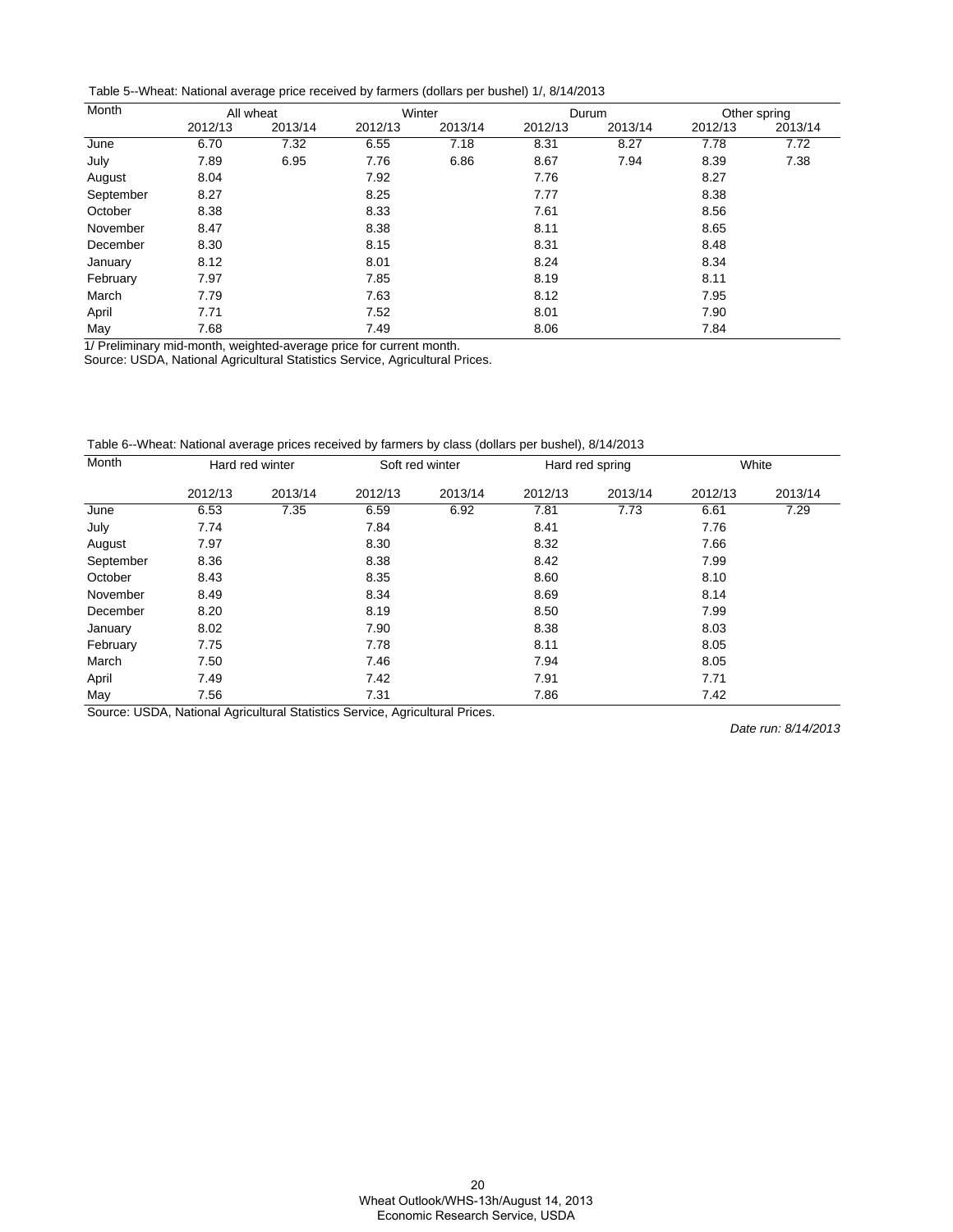|           | Table 7--Wheat: Average cash grain bids at principal markets, 8/14/2013 |                              |                            |                                        |         |                                             |                                         |                                         |
|-----------|-------------------------------------------------------------------------|------------------------------|----------------------------|----------------------------------------|---------|---------------------------------------------|-----------------------------------------|-----------------------------------------|
|           |                                                                         | No. 1 hard red winter        |                            | No. 1 hard red winter<br>(13% protein) |         | No. 1 hard red winter<br>(ordinary protein) |                                         | No. 1 hard red winter                   |
|           | (ordinary protein)<br>Kansas City, MO                                   |                              |                            | Kansas City, MO                        |         | Portland, OR                                | (ordinary protein)<br>Texas Gulf, TX 1/ |                                         |
|           |                                                                         | (dollars per bushel)         |                            | (dollars per bushel)                   |         | (dollars per bushel)                        |                                         | (dollars per metric ton)                |
| Month     | 2012/13                                                                 | 2013/14                      | 2012/13                    | 2013/14                                | 2012/13 | 2013/14                                     | 2012/13                                 | 2013/14                                 |
| June      | 7.61                                                                    | 8.32                         | 8.13                       | 8.65                                   | 6.75    | 8.44                                        | 276.31                                  | 313.42                                  |
| July      | 9.13                                                                    | 8.14                         | 9.73                       | 8.36                                   | 8.66    | 7.96                                        | 345.76                                  | $\overline{\phantom{a}}$                |
| August    | 9.43                                                                    | $\overline{\phantom{a}}$     | 9.77                       | $\overline{\phantom{a}}$               | 9.07    | $\overline{\phantom{a}}$                    | 349.07                                  | $\overline{\phantom{a}}$                |
| September | 9.56                                                                    | --                           | 9.86                       | $\overline{\phantom{a}}$               | 9.27    | --                                          | 353.29                                  |                                         |
| October   | 9.62                                                                    | --                           | 9.97                       | $\overline{\phantom{a}}$               | 9.39    | --                                          | 358.07                                  |                                         |
| November  | 9.73                                                                    | --                           | 10.04                      | $\overline{\phantom{a}}$               | 9.62    | --                                          | 360.64                                  |                                         |
| December  | 9.36                                                                    | --                           | 9.71                       | $\overline{\phantom{a}}$               | 9.26    | --                                          | 347.78                                  |                                         |
| January   | 9.09                                                                    | $\overline{\phantom{a}}$     | 9.41                       | $\sim$                                 | 8.91    | $-$                                         | 335.47                                  | $-$                                     |
| February  | 8.70                                                                    | --                           | 9.04                       | --                                     | 8.66    |                                             | 318.94                                  |                                         |
| March     | 8.35                                                                    | --                           | 8.72                       | --                                     | 8.62    | --                                          | 309.75                                  |                                         |
| April     | 8.30                                                                    | --                           | 8.75                       | $\overline{\phantom{a}}$               | 8.59    |                                             | 308.28                                  |                                         |
| May       | 8.53                                                                    | $\overline{\phantom{a}}$     | 8.90                       |                                        | 8.79    | --                                          | 319.12                                  |                                         |
|           |                                                                         | No. 1 dark northern spring   | No. 1 dark northern spring |                                        |         | No. 1 dark northern spring                  |                                         | No. 1 hard amber durum                  |
|           |                                                                         | (13% protein)<br>Chicago, IL |                            | (14% protein)<br>Chicago, IL           |         | (14% protein)<br>Portland, OR               |                                         | Minneapolis, MN<br>(dollars per bushel) |
|           |                                                                         | (dollars per bushel)         |                            | (dollars per bushel)                   |         | (dollars per bushel)                        |                                         |                                         |
|           |                                                                         |                              |                            |                                        |         |                                             |                                         |                                         |
| June      | 2012/13                                                                 | 2013/14                      | 2012/13                    | 2013/14                                | 2012/13 | 2013/14                                     | 2012/13                                 | 2013/14                                 |
|           | 9.02                                                                    | 9.08                         | 9.31                       | 9.18                                   | 9.08    | 9.13                                        | --                                      | $\overline{a}$                          |
| July      | 10.06                                                                   | 8.56                         | 10.12                      | 8.57                                   | 9.17    | 8.59                                        | --                                      | $\overline{\phantom{a}}$                |
| August    | 9.70                                                                    | $\overline{\phantom{a}}$     | 9.71                       | $\overline{\phantom{a}}$               | 9.79    | --                                          | ٠.                                      |                                         |
| September | 9.81                                                                    | $\overline{\phantom{a}}$     | 9.82                       | $-$                                    | 9.86    | $-$                                         | --                                      |                                         |
| October   | 10.22                                                                   | --                           | 10.17                      | $\overline{\phantom{a}}$               | 9.66    | --                                          |                                         |                                         |
| November  | 10.12                                                                   | $\overline{a}$               | 10.15                      | $\overline{\phantom{a}}$               | 10.21   | $\overline{a}$                              |                                         |                                         |
| December  | 9.82                                                                    | --                           | 9.83                       | $\overline{\phantom{a}}$               | 9.85    | --                                          |                                         |                                         |
| January   | 9.34                                                                    | $\overline{a}$               | 9.43                       | $\overline{\phantom{a}}$               | 9.48    | $-$                                         | --                                      |                                         |
| February  | 9.24                                                                    | --                           | 9.33                       | $\sim$ $\sim$                          | 9.34    | --                                          |                                         |                                         |
| March     | 9.08                                                                    | $\overline{\phantom{a}}$     | 9.17                       | $-$                                    | 9.45    | --                                          | --                                      |                                         |
| April     | 8.77                                                                    | $\overline{a}$               | 9.11                       | --                                     | 9.30    |                                             |                                         |                                         |
| May       | ц.                                                                      | Щ,                           | $\overline{a}$             |                                        | 9.30    |                                             |                                         |                                         |
|           |                                                                         | No. 2 soft red winter        |                            | No. 2 soft red winter                  |         | No. 2 soft red winter                       |                                         | No. 1 soft white                        |
|           |                                                                         | St. Louis, MO                |                            | Chicago, IL                            |         | Toledo, OH                                  |                                         | Portland, OR                            |
|           |                                                                         | (dollars per bushel)         |                            | (dollars per bushel)                   |         | (dollars per bushel)                        |                                         | (dollars per bushel)                    |
|           | 2012/13                                                                 | 2013/14                      | 2012/13                    | 2013/14                                | 2012/13 | 2013/14                                     | 2012/13                                 | 2013/14                                 |
| June      | 6.64                                                                    | 7.22                         | 6.56                       | 6.94                                   | 6.62    | 6.75                                        | 6.97                                    |                                         |
| July      | 8.46                                                                    | 6.72                         | 8.57                       | 6.60                                   | 8.70    | 6.50                                        | 8.53                                    | 7.23                                    |
| August    | 8.60                                                                    |                              | 8.70                       |                                        | 8.69    |                                             | 8.69                                    |                                         |
| September | 8.60                                                                    | $\overline{\phantom{a}}$     | 8.62                       | --                                     | 8.59    | --                                          | 8.77                                    |                                         |
| October   | 8.41                                                                    | $\overline{\phantom{a}}$     | 8.49                       | $\overline{\phantom{a}}$               | 8.40    |                                             | 8.75                                    |                                         |
| November  | 8.52                                                                    |                              | 8.58                       |                                        | 8.38    |                                             | 8.87                                    |                                         |
| December  | 8.04                                                                    |                              | 8.03                       |                                        | 7.91    |                                             | 8.56                                    |                                         |
| January   | 7.88                                                                    |                              | 7.69                       | --                                     | 7.40    |                                             | 8.53                                    |                                         |
| February  | 7.70                                                                    | --                           | 7.40                       | $\overline{\phantom{a}}$               | 7.10    |                                             | 8.59                                    |                                         |
| March     | 7.41                                                                    | --                           | 7.18                       | $\overline{\phantom{a}}$               | 7.00    |                                             | 8.16                                    |                                         |
| April     | 7.41                                                                    |                              | 6.97                       |                                        | 6.87    |                                             | 7.93                                    |                                         |
| May       | 7.22                                                                    |                              | 7.01                       |                                        | 6.91    |                                             | 7.71                                    |                                         |

Table 7--Wheat: Average cash grain bids at principal markets, 8/14/2013

-- = Not available or no quote.

1/ Free on board.

Source: USDA, Agricultural Marketing Service, State Grain Reports, http://www.ams.usda.gov/AMSv1.0/ams.fetchTemplateData.do? [template=TemplateS&navID=MarketNewsAndTransportationData&leftNav=MarketNewsAndTransportationData&page=LSMarketNewsPa](http://www.ams.usda.gov/AMSv1.0/ams.fetchTemplateData.do?template=TemplateS&navID=MarketNewsAndTransportationData&leftNav=MarketNewsAndTransportationData&page=LSMarketNewsPageStateGrainReports) geStateGrainReports.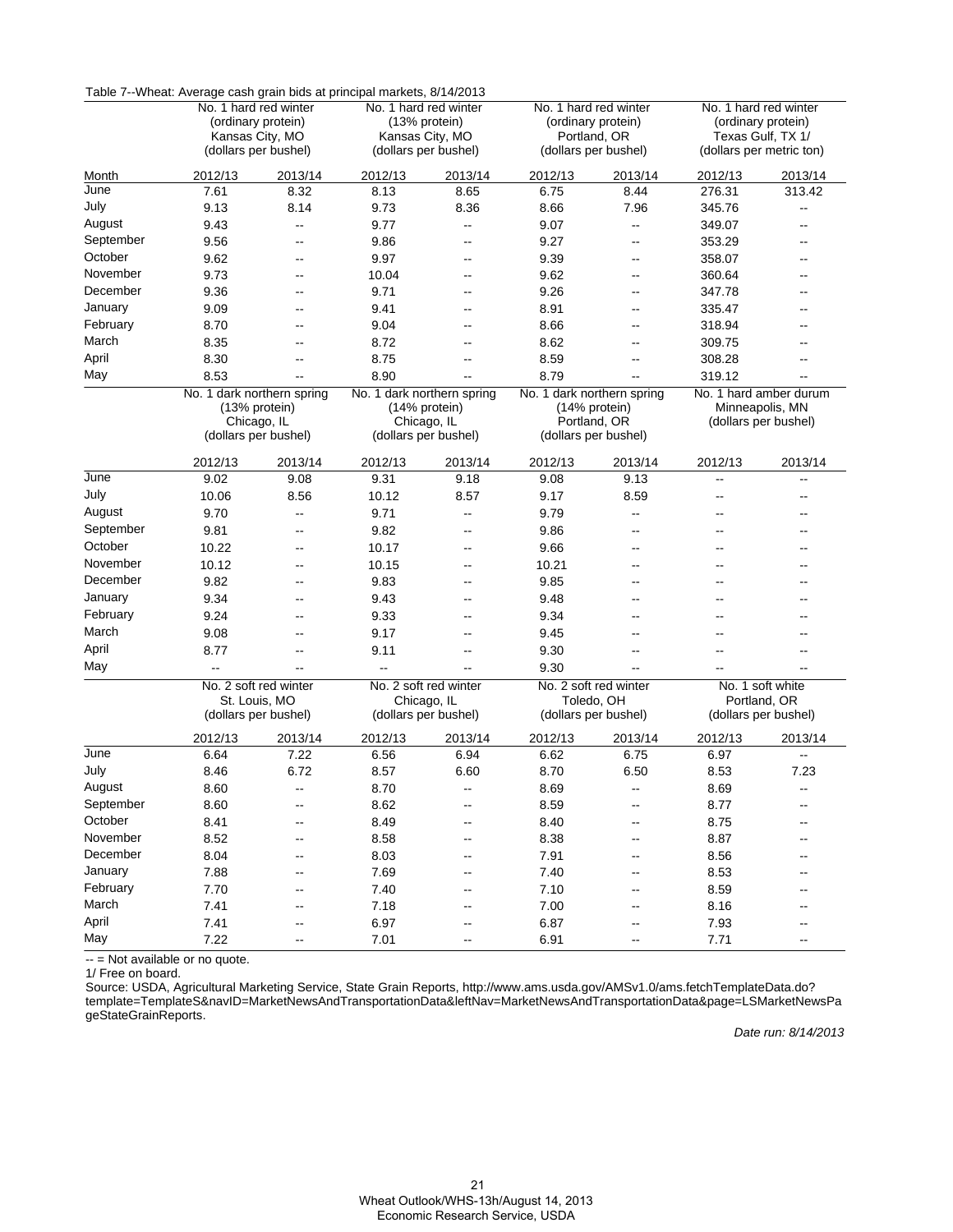Table 8--Wheat: U.S. exports and imports for last 6 months (1,000 bushels), 8/14/2013

|         |                       | Jan    | Feb    | Mar     | Apr     | May    | Jun     |
|---------|-----------------------|--------|--------|---------|---------|--------|---------|
| Item    |                       | 2013   | 2013   | 2013    | 2013    | 2013   | 2013    |
| Exports | All wheat grain       | 76.874 | 91,025 | 101,785 | 108.878 | 96.400 | 98,174  |
|         | All wheat flour 1/    | 1.077  | 1.112  | 928     | 785     | 1,506  | 1,623   |
|         | All wheat products 2/ | 489    | 597    | 851     | 656     | 704    | 927     |
|         | Total all wheat       | 78.440 | 92.734 | 103.564 | 110.318 | 98.610 | 100,724 |
| Imports | All wheat grain       | 9,523  | 9.121  | 6.464   | 8.629   | 7.689  | 8,104   |
|         | All wheat flour 1/    | 819    | 847    | 848     | 914     | 1.019  | 875     |
|         | All wheat products 2/ | 1.406  | 1.279  | 1,563   | 1.680   | 1.534  | 1,416   |
|         | Total all wheat       | 11.747 | 11,248 | 8,875   | 11,223  | 10.241 | 10,396  |

Totals may not add due to rounding.

1/ Expressed in grain-equivalent bushels. Includes meal, groats, and durum.

2/ Expressed in grain-equivalent bushels. Includes bulgur, couscous, and selected categories of pasta.

Source: U.S. Department of Commerce, U.S. Census Bureau, Foreign Trade Statistics; and ERS calculations using Census trade statistics.